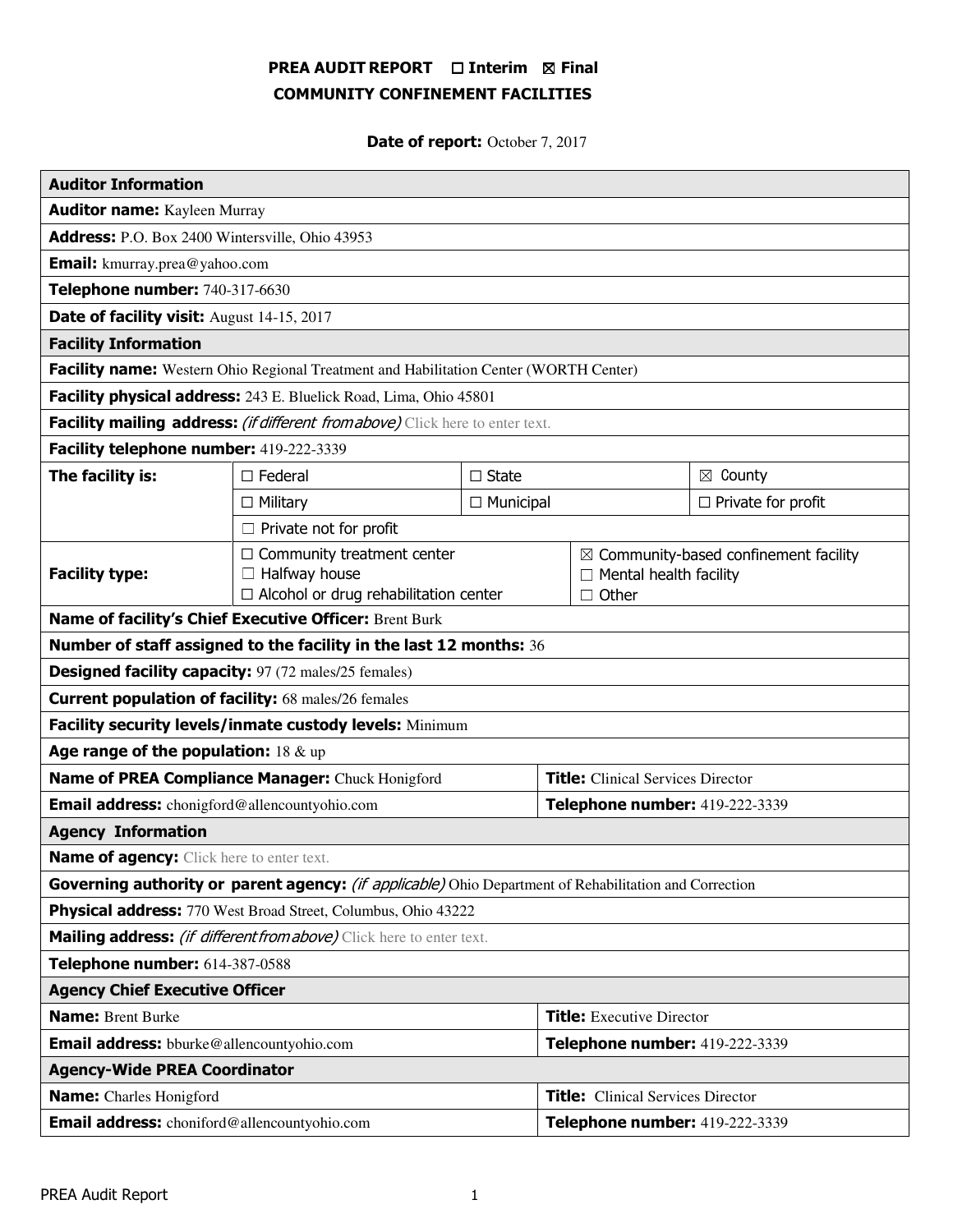### AUDIT FINDINGS

## NARRATIVE

The PREA audit for Western Ohio Regional Treatment WORTH Center, Community Based Correctional Facility was conducted on August 14-15, 2017 in Lima, Ohio. The facility emailed the auditor documentation relevant to showing compliance with each of the standards. This documentation included the pre-audit questionnaire, policy and procedure, facility floor plan with camera coverage marked, MOU's, staffing plan, and other PREA forms. The auditor received this information prior to the audit and received additional documentation while conducting the onsite visit.

During the audit, the auditor toured the facility and conducted informal and formal staff and resident interviews. It was noted during the tour that multiple PREA audit notices were posted in conspicuous places throughout the facility. The notices included the name and address of the PREA auditor and the date posted was six weeks prior to audit. All resident areas have posters which informs residents on the ways in which they can report an allegation; the phone numbers and addresses of agencies they can report including anonymously; and that they can report to any staff member at any time in writing or verbally. Staff post areas have a PREA posters which includes first responder duties and the facility's coordinated response plan.

Ten residents were interviewed by the auditor (seven males and three females), included one resident who requested to speak to the auditor. The auditor spoke with one resident that identified as lesbian and the rest were randomly chosen from the male and female housing units. Residents were asked about their experience with PREA education, allegation reporting, communication with staff, safety, restrooms, knock and announcements, grievance procedures, pat downs, PREA brochures/postings, and the zero tolerance policy. The resident who identified as being lesbian was also questioned on her concern for the housing unit or dorm and if it is a dorm selected because of her sexual orientation.

Also interviewed were specialized staff. This staff includes the PREA Coordinator (also Investigator), Quality Assurance/Accreditation Manager (also Investigator), Executive Director, Deputy Director, and Intake Coordinator. The local hospitals SANE Coordinator, and Crisis Victim Services Director were not able to be interviewed. The auditor reviewed both agencies' websites and MOU agreement. The facility does provide on-site medical or mental health services, but does not conduct forensic examinations. Random staff were questioned about PREA training, how to report, to whom to report, filing reports, investigations, conducting interviews, follow-up and monitoring retaliation, first responder duties, and the facility's coordinated response plan.

After a brief opening with agency staff, the auditor toured the facility. The tour consisted of examining all dorm areas, group rooms, day rooms, bathrooms, operations post, utility areas, and maintenance areas. A review of employee files, training records, PREA acknowledgments, PREA forms, and data logs were also completed. The auditor gave a closeout and shared some of the immediate findings.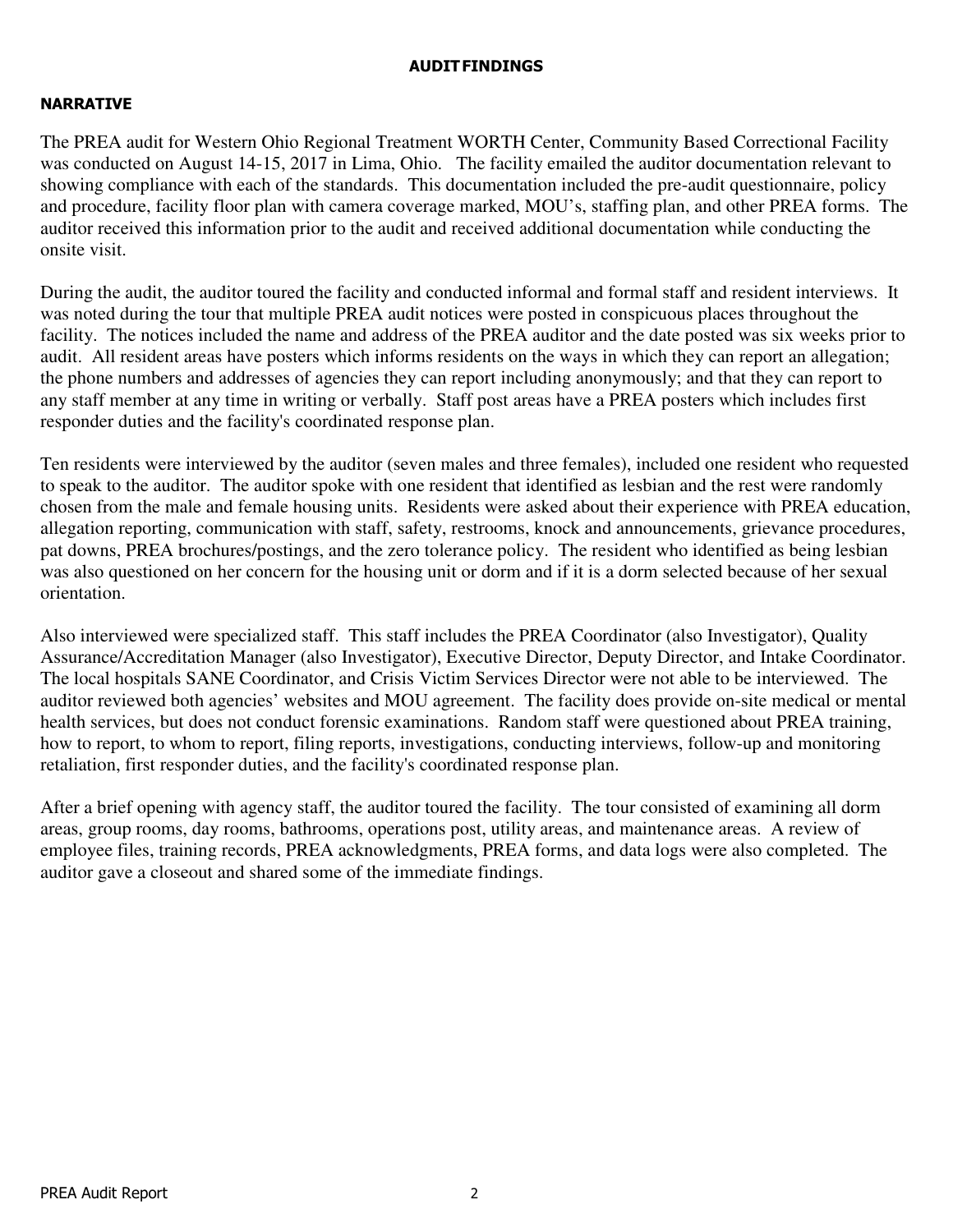## DESCRIPTION OF FACILITY CHARACTERISTICS

WORTH Center is a community based correctional facility located in Lima, Ohio that serves adult male felony offenders. The facility's goal is to provide male and female felony offenders skill and insight to becoming successful, caring, and involved community members. The facility is a one story building that is divided into male and female wings.

The facility is equipped with 81 surveillance cameras which can record and play back up to six months. The cameras are placed strategically throughout the interior and exterior of the building. There are also multiple security mirrors to enhance security in vulnerable areas. The facility has a cafeteria, exercise area, and outside recreation space. The recreation yards are surrounded by a 12ft fence with razor wire at the top. The residents also have access to a day room lounge, laundry, dorms, and bathrooms. The facility uses CorrectTech data management system to assist in documentation of resident movement and activities. Resident Supervisors conduct one head count per shift with hourly bed checks at night. Security staff conduct continuous circulations throughout the facility and are required to conduct more frequent checks in areas that are considered blind spot areas.

There are several bedrooms in the male housing unit. The dorms are set up to provide maximum clear views when entering the room. All resident dorm room doors have windows in the door and are locked during programming hours. Residents that have been given a classification of vulnerable or abusive would be housed in one of the dorm rooms closest to the dorm entrance and post area. The housing unit is also equipped with two bathrooms that offer privacy for residents (see standard 115.215 to see full bathroom description). The facility has cameras in the male bathroom with strategically placed blackout boxes. The residents are required to dress in the dorms.

The female housing unit has two dormitory style rooms. The dorms have a bank of windows with blinds and doors with a window. While the female bathroom does not have cameras, the resident are still required to dress in the dorm room. The female residents will close the blinds when they are in the room to change.

The female residents receive their meals from the male kitchen. These residents will be escorted over to the male wing to pick up their trays and return to their own dining room to eat. The male and female residents have very little interaction with each other. Strict staff supervision and separation is enforced when male and female offenders interact in the same area (Alumni or Family Day).

All group rooms, classrooms, and staff offices are equipped with cameras. All rooms have windows and/or a window in the door. Staff is required to have the blinds open whenever they have a resident in the room.

The facility offers several programs that address resident's criminogenic needs by offering individualized treatment that is cognitive based. The facility provides the offenders with opportunities to address their problems by becoming aware of them and developing skills to improve their thought processes and behavior associated with negative outcomes.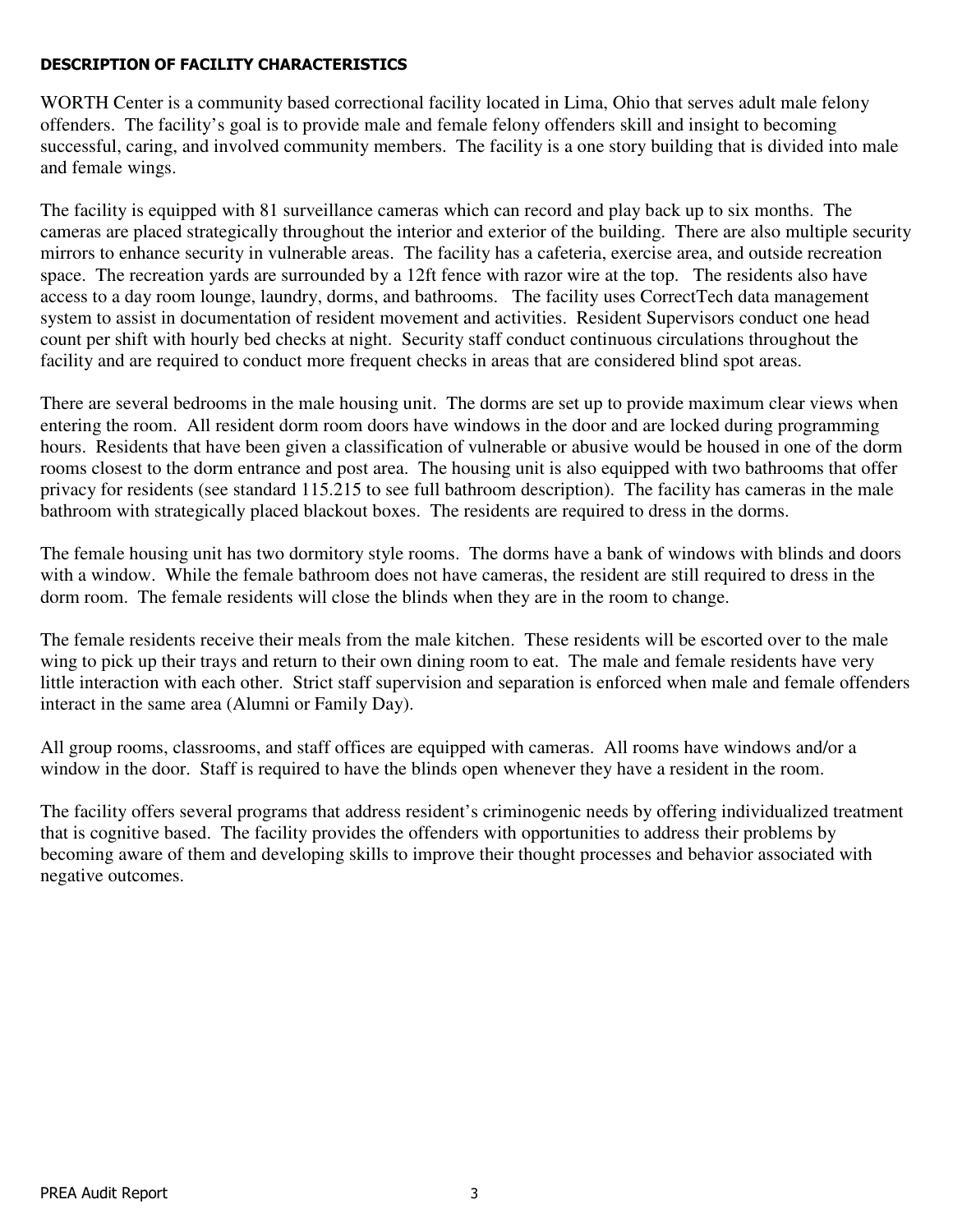### SUMMARY OF AUDIT FINDINGS

WORTH Center Community Based Correctional Facility has had five PREA allegations during this audit cycle. Trained staff appropriately administratively investigated all allegations. No allegation revealed any criminal activity so no referral for a criminal investigation was needed. WORTH Center staff interviewed indicated that they received formal PREA training during orientation as well as bi annually with a refresher in the off year. Staff on all three shifts including security and program staff were able to discuss their responsibility as a first responder, how to report or respond to an allegation of sexual abuse, sexual harassment, or retaliation.

Staff were sure of their education and training and would be capable to responding to any allegation appropriately. Residents interviews from the facility seemed well versed on their rights under the PREA standards and knew who and how they could report including anonymously. All residents receive information at intake with the phone number and address of inside and outside agencies that could help and knew the location of posters. Services with the Crime Victim Services-Rape Crisis for victim advocacy services and with St. Rita's Medical Center for SANE practitioners are in place.

Overall, the auditor was left with the impression that the agency as a whole and the facility specifically take PREA compliance seriously. The agency has implemented policies and practices that allow facility leadership to provide their staff with training and equipment that ensures the safety of all residents. This is the facility's second PREA audit and facility management continue to make maintaining resident safety and security a priority. Opportunities to increase the ability to protect and detect sexual abuse and sexual harassment are proactive in nature. Agency leadership has developed policies and practices that shows a commitment to the safety of residents, and provides the necessary support to implement all aspects of the PREA standards

Number of standards exceeded: 3

Number of standards met: 36

Number of standards not met: 0

Number of standards not applicable: 3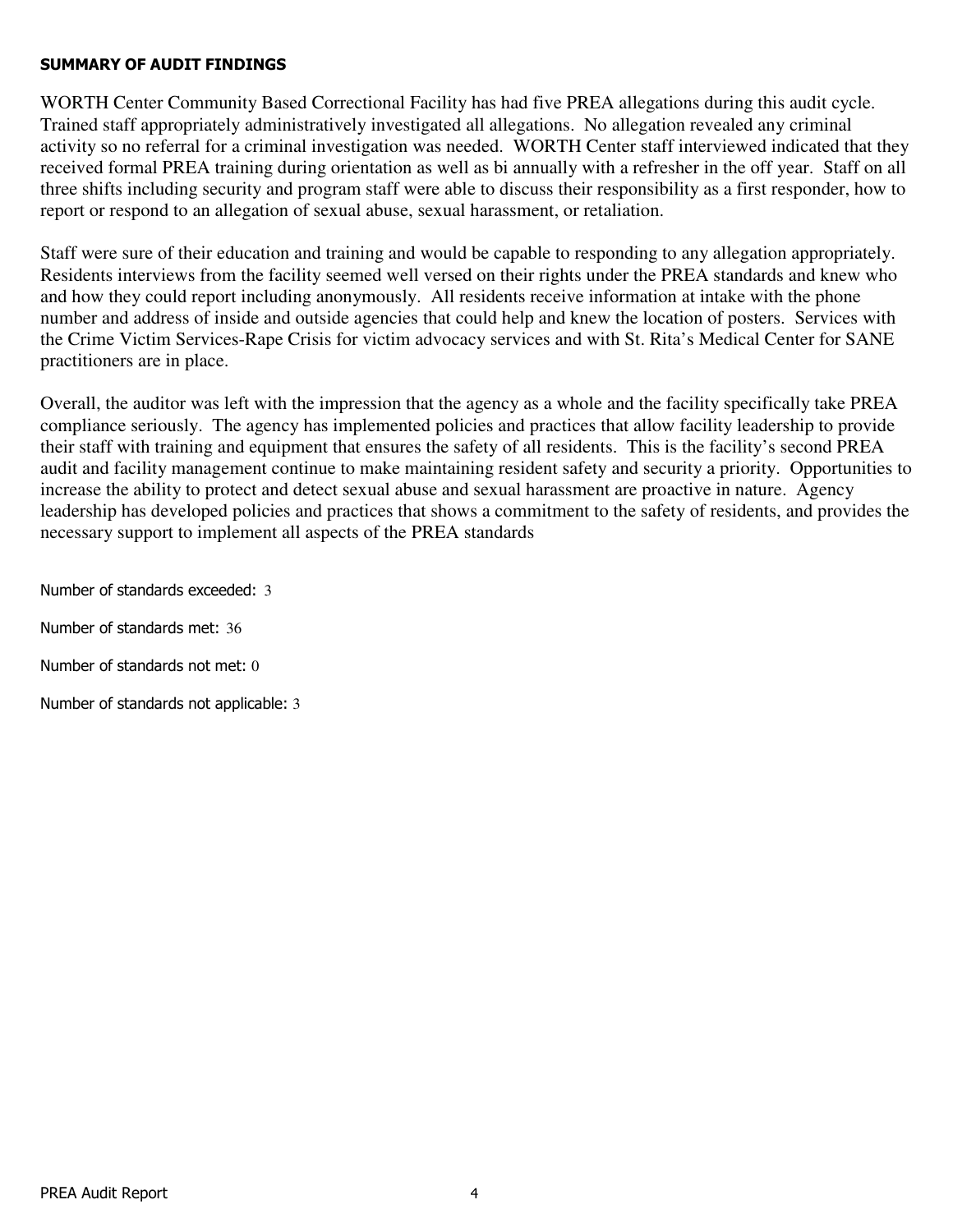### Standard 115.211 Zero tolerance of sexual abuse and sexual harassment; PREA Coordinator

- ☐ Exceeds Standard (substantially exceeds requirement of standard)
- $\boxtimes$  Meets Standard (substantial compliance; complies in all material ways with the standard for the relevant review period)
- ☐ Does Not Meet Standard (requires corrective action)

Auditor discussion, including the evidence relied upon in making the compliance or non-compliance determination, the auditor's analysis and reasoning, and the auditor's conclusions. This discussion must also include corrective action recommendations where the facility does not meet standard. These recommendations must be included in the Final Report, accompanied by information on specific corrective actions taken by the facility.

The WORTH Center adheres to the agency zero tolerance policy. The policy outlines the facility's approach to preventing, detecting, and responding to sexual abuse and sexual harassment.

The facility's Clinical Services Director serves as the PREA Coordinator and reports to the facility's Executive Director. The auditor spoke with the PREA Coordinator concerning his authority to develop, implement, and oversee the agency's efforts to comply with PREA standards. During the interview, it was clear that the PREA Coordinator has sufficient time and authority to implement the agency's policies and practices in an effort to obtain and maintain compliance.

The facility's Quality Assurance/Accreditation Manager assist the PREA Coordinator in implementing all policies and practices related to obtain and maintaining compliance with PREA standards.

Review: Policy and procedure Interview with PREA Coordinator Interview with Quality Assurance/Accreditation Manager Interview with Executive Director

## Standard 115.212 Contracting with other entities for the confinement of residents

- $\Box$  Exceeds Standard (substantially exceeds requirement of standard)
- $\Box$  Meets Standard (substantial compliance; complies in all material ways with the standard for the relevant review period)
- ☐ Does Not Meet Standard (requires corrective action)

Auditor discussion, including the evidence relied upon in making the compliance or non-compliance determination, the auditor's analysis and reasoning, and the auditor's conclusions. This discussion must also include corrective action recommendations where the facility does not meet standard. These recommendations must be included in the Final Report, accompanied by information on specific corrective actions taken by the facility.

N/A: The PREA Coordinator reports that the facility does not contract with other agencies for offender placement

## Standard 115.213 Supervision and monitoring

- $\boxtimes$  Exceeds Standard (substantially exceeds requirement of standard)
- $\Box$  Meets Standard (substantial compliance; complies in all material ways with the standard for the relevant review period)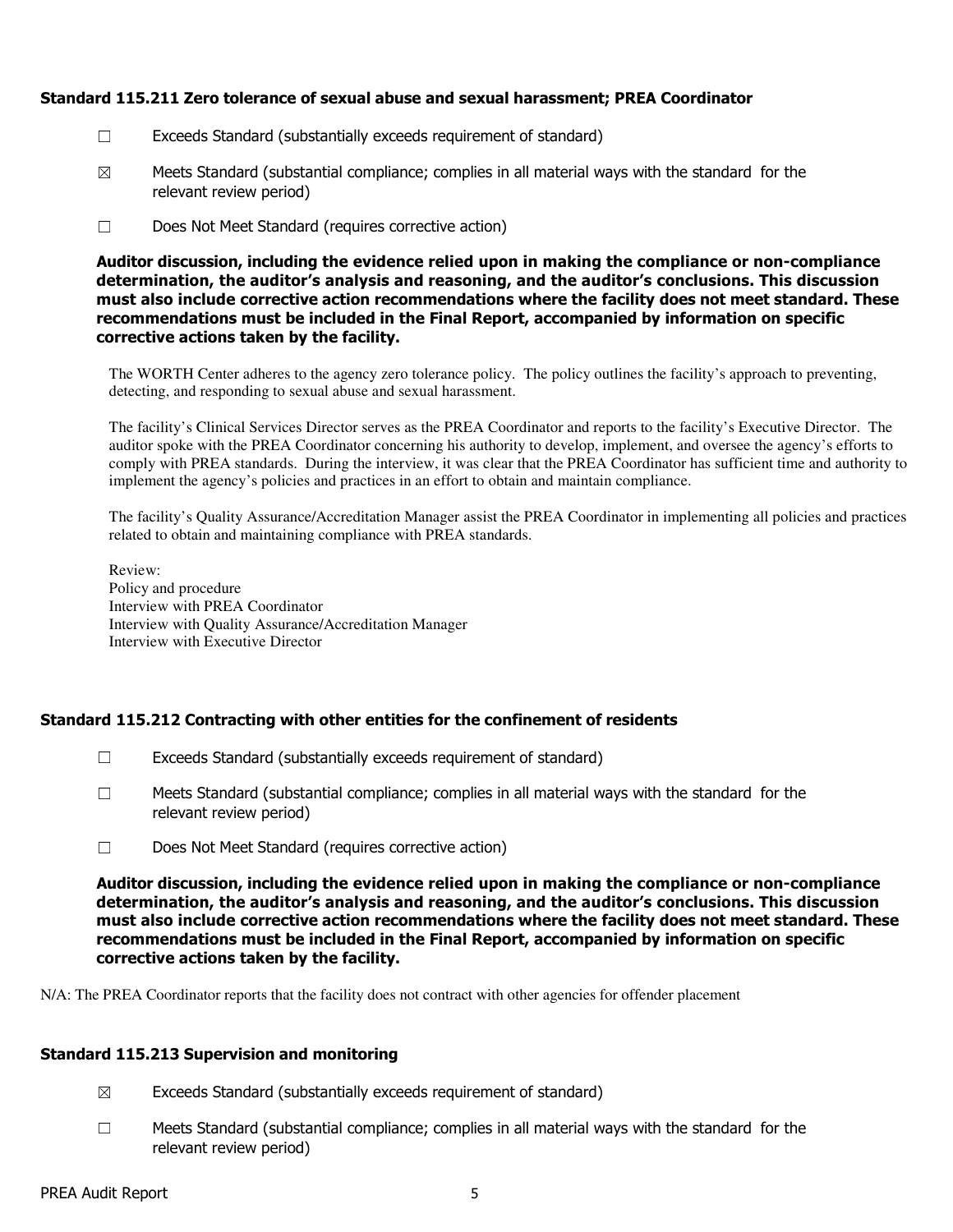☐ Does Not Meet Standard (requires corrective action)

#### Auditor discussion, including the evidence relied upon in making the compliance or non-compliance determination, the auditor's analysis and reasoning, and the auditor's conclusions. This discussion must also include corrective action recommendations where the facility does not meet standard. These recommendations must be included in the Final Report, accompanied by information on specific corrective actions taken by the facility.

The agency has a policy requiring each facility complete a staffing plan that provides for adequate levels of staffing and where appropriate video monitoring equipment to protect residents against sexual misconduct. The staffing plan reviews the physical elements of the building including the placement of cameras and identified blind spot areas; plans for prevention and detection including coverage of blind spot areas, requiring staff to have blinds or doors open when residents are in the office, and proper placement of staff to ensure proper and timely tours throughout the facility; and ensuring proper staff to residents ratios and that staff have been properly trained on the PREA standards. The plan also reviews the number and types of allegations during that year and ensures all recommendations have been implemented.

The facility has a total of 82 cameras (internally and externally) and three security mirrors that aid in the supervision of residents. The cameras record to a digital server and are capable of a six month play back. There is a main entrance that all visitors and male residents enter. The female residents have a separate entrance into the female wing of the building. Everyone must ring buzzer to gain access to the mail lobby area. A Resident Supervisor will monitor cameras, complete pat downs on residents entering the building, sign residents in and out of the building, and grant access to visitors who must be buzzed into the facility and sign-in. Residents have supervised recreation yard time. Currently there is a 12ft with razor wire around both the male and female rec yard. Emergency exits doors are alarmed and Resident Supervisor staff complete one head count per shift and a walkthrough continuously. Bed checks are completed once per hour.

The plan is required to be reviewed annually.

During the most recent review of the staffing plan, it is noted that the facility cameras have zoom, pan, and tilt capabilities and that all staff member have hand held radios with man down alarm features. This is the facility's second PREA audit and the auditor noted corrective action implementation from recommendations on the first audit.

There have been no reports of deviations to the staffing plan.

Review: Policy and procedure Facility tour Staffing plan Floor plan with identified blind spots Interview with PREA Coordinator Interview with Executive Director Interview with Quality Assurance/Accreditation Manger Interview with Maintenance Supervisor

## Standard 115.215 Limits to cross-gender viewing and searches

- ☐ Exceeds Standard (substantially exceeds requirement of standard)
- $\boxtimes$  Meets Standard (substantial compliance; complies in all material ways with the standard for the relevant review period)
- ☐ Does Not Meet Standard (requires corrective action)

Auditor discussion, including the evidence relied upon in making the compliance or non-compliance determination, the auditor's analysis and reasoning, and the auditor's conclusions. This discussion must also include corrective action recommendations where the facility does not meet standard. These recommendations must be included in the Final Report, accompanied by information on specific corrective actions taken by the facility.

Per agency policy, the facility does not permit body cavity searches unless conducted by medical staff. The facility house male and female offenders but does not permit cross-gender pat down searches. The facility conducts pat searches in camera view and has specific rooms for strip searches. All employees are trained on the proper techniques to pat and strip searches during orientation and again annually at the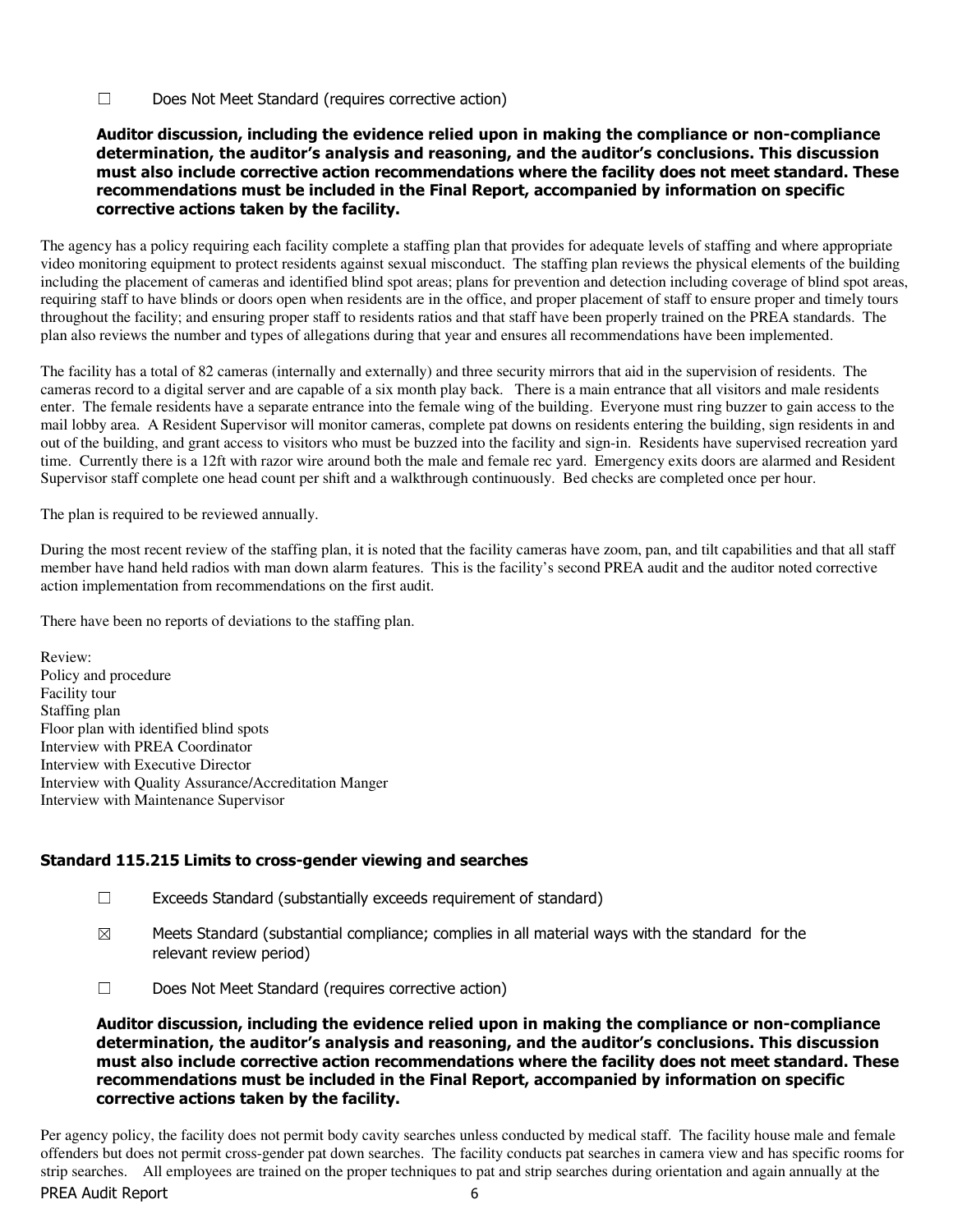facility.

The facility allows for residents to shower, perform bodily functions, and dress in areas not viewable to staff. Security cameras cover the bathrooms in the male housing units and segregation cells. The auditor reviewed the camera coverage for these areas and noted that there are strategically placed blackout areas over the places where residents would be using the restroom. One bathroom in the male wing has two urinal stalls and three toilet stalls with half wall dividers and no doors. There are three individual showers each with curtains that shows feet. The second bathroom has three toilet stalls with half walls and no doors and three individual shower stalls with curtains that show feet. Since the facility has placed cameras in the bathroom, the residents are required to change in the dorm room areas.

The female wing has one bathroom that contains three toilet stalls with ¾ wall dividers and no doors. The three individual shower stalls have curtains that can show feet. There are no cameras in the female bathroom but residents are still required to dress in the dorm room areas. Residents will close the blinds on the windows in the dorm room when they are changing. The holding cell in the female wing does have camera coverage. These cameras also have strategically placed blackout areas.

The facility has not had an incident of incidental viewing.

The facility has a knock and announce policy for all staff when entering the living area, bathroom, or dorm room of residents of the opposite sex. Interviews with random residents, indicate that staff knock and announce their presence when entering these areas.

The facility has not housed a transgender or intersex resident during this audit cycle. The agency has developed a transgender housing policy plan that allows for the facility to manage, house, and secure a transgender or intersex resident safely. Once identified and assigned to the facility, the resident will be place in a room near the main post that offers a more secure environment. The resident will be consulted as to their needs for privacy concerning personal hygiene (each wing has a restroom and shower area inside the clinic that would allow for privacy if needed) and pat down preference. The agency has a policy for professional, respectful transgender/intersex resident pat downs. All staff members are trained during orientation and annually where they will learn/review appropriate pat downs, strip searches, and transgender/intersex pat down.

During interviews with staff, all indicate that they have been trained properly on how to conduct a variety of pat downs. The staff members felt comfortable with their training and no issues have been reported concerning the pat down process.

Review: Policy and procedure Facility tour Interview with random staff Interview with random residents Interview with PREA Coordinator

### Standard 115.216 Residents with disabilities and residents who are limited English proficient

- ☐ Exceeds Standard (substantially exceeds requirement of standard)
- $\boxtimes$  Meets Standard (substantial compliance; complies in all material ways with the standard for the relevant review period)
- ☐ Does Not Meet Standard (requires corrective action)

Auditor discussion, including the evidence relied upon in making the compliance or non-compliance determination, the auditor's analysis and reasoning, and the auditor's conclusions. This discussion must also include corrective action recommendations where the facility does not meet standard. These recommendations must be included in the Final Report, accompanied by information on specific corrective actions taken by the facility.

The agency has a policy that calls for the reasonable accommodations for residents that allow for them to be able to benefit from program services. These services are for residents who may have a physical, mental, or cognitive disability or for residents who may be limited English proficient. The facility works with community partners to address specific individual needs so that residents can benefit from all aspects of the facility's efforts to prevent, detect, and respond to incidents of sexual abuse and sexual harassment.

The facility staff are instructed to ensure that all aspects of PREA are communicated to all residents regardless of mental, physical, or cognitive disability or language barrier. If there is not a qualified staff member to assist the resident, a community partner (VOCA-LINK)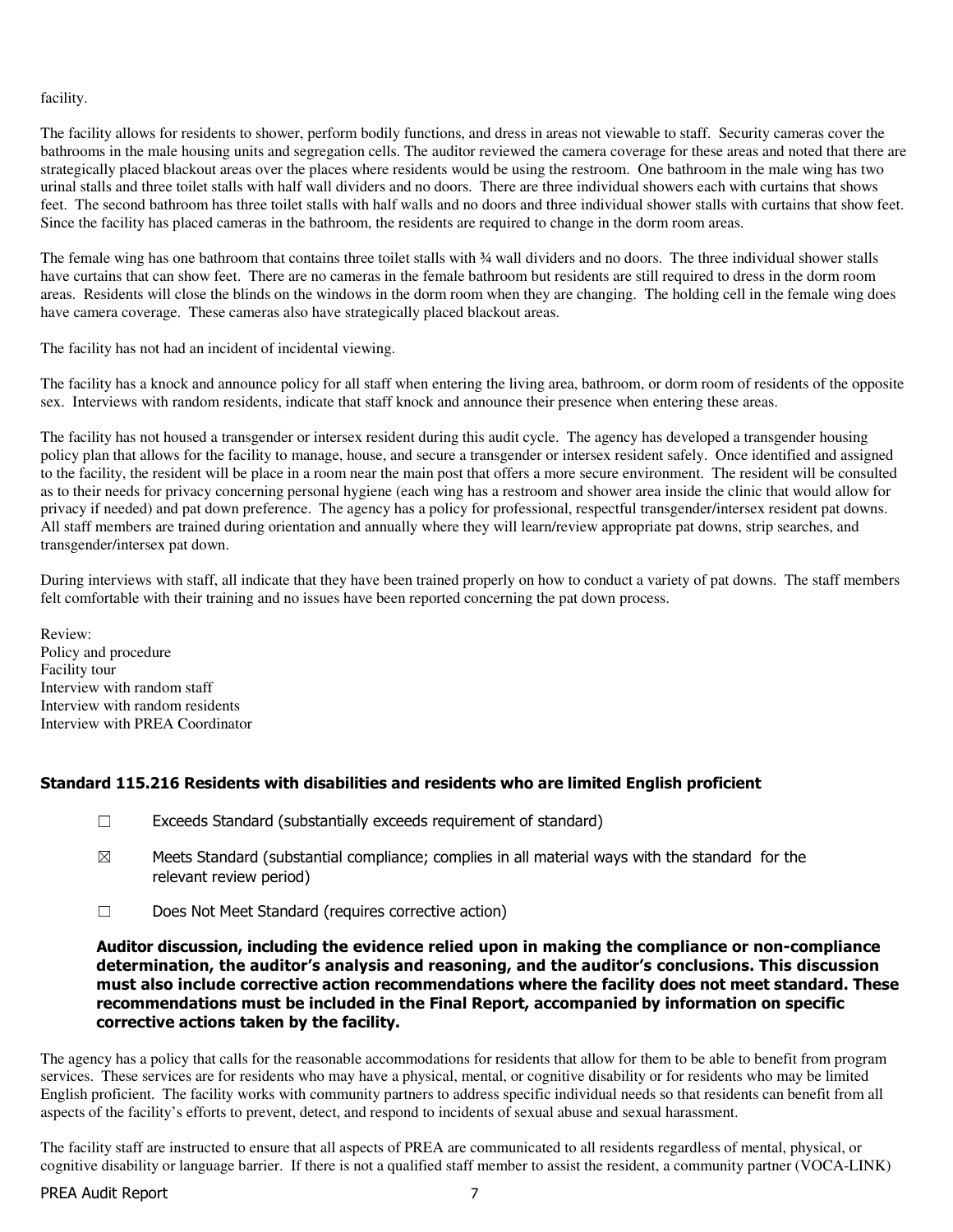will be contracted to aid the resident in understanding agency rules, PREA, and other regulations. At no time will another resident be used for interpretive services unless a delay in services would compromise the resident's safety, the performance of first responder duties, or an investigation.

The facility does not currently house any resident needing these services.

Review: Policy and procedure MOU with VOCA-LINK Interview with random staff Interview with PREA Coordinator

#### Standard 115.217 Hiring and promotion decisions

- ☐ Exceeds Standard (substantially exceeds requirement of standard)
- $\boxtimes$  Meets Standard (substantial compliance; complies in all material ways with the standard for the relevant review period)
- ☐ Does Not Meet Standard (requires corrective action)

#### Auditor discussion, including the evidence relied upon in making the compliance or non-compliance determination, the auditor's analysis and reasoning, and the auditor's conclusions. This discussion must also include corrective action recommendations where the facility does not meet standard. These recommendations must be included in the Final Report, accompanied by information on specific corrective actions taken by the facility.

WORTH has a policy that prohibits any hiring or promoting staff (including contractors and volunteers) that have been convicted of sexual abuse in a prison, jail, lockup, or community confinement facility, nor will they hire or promote anyone who has been civilly or administratively adjudicated to have engaged in sexual abuse in the community. The facility conducts a background check on all employees and volunteers through the Allen County Sheriff's Department. The agency has developed a new policy that requires everyone in the facility to have a background check, regardless of when they had the initial background check, every five years. A random review of 10 employee files shows that all employee background checks are up to date. The agency documents all contact with previous employers.

The employee application requires all applicants to reveal if they have been convicted of sexual abuse in a prison, jail, lockup, or community confinement facility or convicted of engaging or attempting to engage in sexual activity in the community by force (over or implied) or coercion, or if the victim did not consent or was unable to consent; and if they have been civilly or administratively adjudicated to have engaged in the above activity.

The agency also has a PREA acknowledgement form that all staff sign. The form reviews the agency's zero tolerance policy and all expectations under the PREA guidelines including the continuing affirmative duty to report any allegation against the employee.

Employees who would like to move up within the agency will have to submit a letter of interest. The HR Department will assess the eligibility of the employee by reviewing performance appraisals, disciplinary records, and personnel action reports. Employees who have a disciplinary report that includes a substantiated allegation of sexual harassment will not be considered for the position.

The auditor reviewed 10 random employee files. The review included on boarding documentation, employment application, reference checks/verification, interview forms, disciplinary records, training records, background checks, employee handbook, code of conduct/ethics acknowledgement, and promotions.

The auditor interviewed the Administrative Assistant and the Deputy Director concerning their method for ensuring all employees receive their initial and five-year background checks, the process for promotions, and the onboarding process.

#### CORRECTIVE ACTION:

The facility did not have on its application or on applicant interview questionnaire any question that directly ask the applicant if they have been civilly or administratively adjudicated to have engaged in sexual abuse in a prison, jail, lockup, community confinement facility, juvenile facility, or other institution or have been convicted on engaging or attempting to engage in sexual activity in the community facilitated by force, overt or implied threats of force, or coercion, or if the victim did not consent or was unable to refuse.

#### PREA Audit Report 8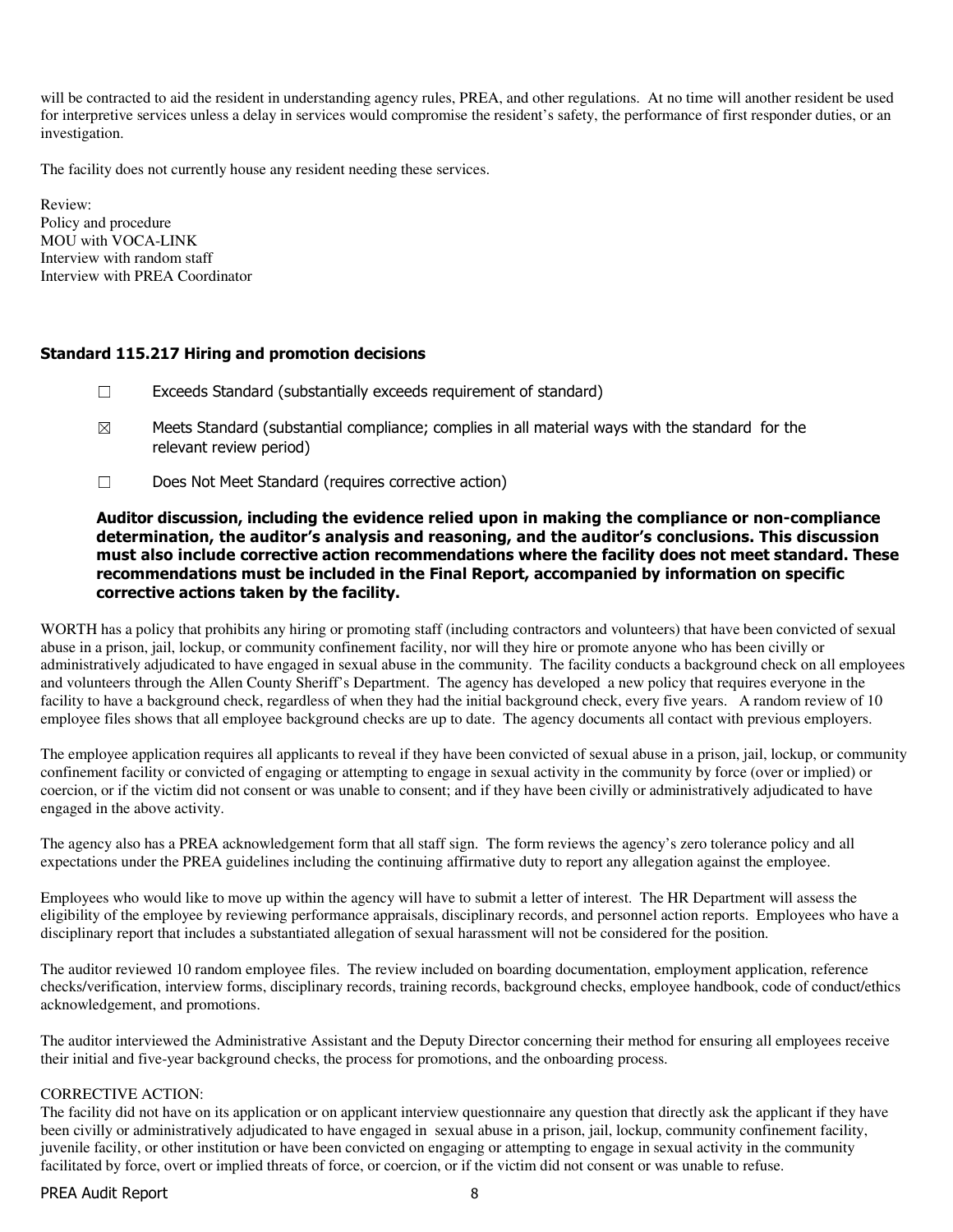The current reference check form did not include the requirement for the facility to make its best efforts to contact all prior institutional employers for information on substantiated allegations of sexual abuse or any resignation during a pending investigation of alleged sexual abuse.

The background check system in place currently does not guarantee employees will receive another check at the five-year mark.

#### FACILITY RESPONSE:

The interview form has been updated to reflect all three required applicant questions. Auditor has reviewed form.

The facility has developed a new reference check questionnaire that defines institutional setting and has a requirement to ask questions related to standard 115.217 C. Auditor has reviewed this form.

The facility has developed a new policy which requires all employees regardless of when their initial background check was completed to have background check every five-years. The start date is from the last PREA auditing period in which all staff received an updated background check. The next scheduled check for all staff in in 2019.

Review: Policy and procedure Employee ethics acknowledgement Employee files Onboarding documentation Interview with Deputy Director Interview with PREA Coordinator Interview with Administrative Assistant

## Standard 115.218 Upgrades to facilities and technologies

- ☐ Exceeds Standard (substantially exceeds requirement of standard)
- $\boxtimes$  Meets Standard (substantial compliance; complies in all material ways with the standard for the relevant review period)
- ☐ Does Not Meet Standard (requires corrective action)

#### Auditor discussion, including the evidence relied upon in making the compliance or non-compliance determination, the auditor's analysis and reasoning, and the auditor's conclusions. This discussion must also include corrective action recommendations where the facility does not meet standard. These recommendations must be included in the Final Report, accompanied by information on specific corrective actions taken by the facility.

The facility has not acquitted a new facility nor is planning any substantial expansion or modification to the existing facility. Facility management continues to review areas of the facility that could benefit from electronic monitoring, or other monitoring technology that aids in the ability to prevent, detect, and respond to incidents of sexual harassment or sexual abuse.

Review: Facility tour Floor plans Interview with PREA Coordinator Interview with Executive Director Interview with Quality Assurance/Accreditation Manager

### Standard 115.221 Evidence protocol and forensic medical examinations

- ☐ Exceeds Standard (substantially exceeds requirement of standard)
- $\boxtimes$  Meets Standard (substantial compliance; complies in all material ways with the standard for the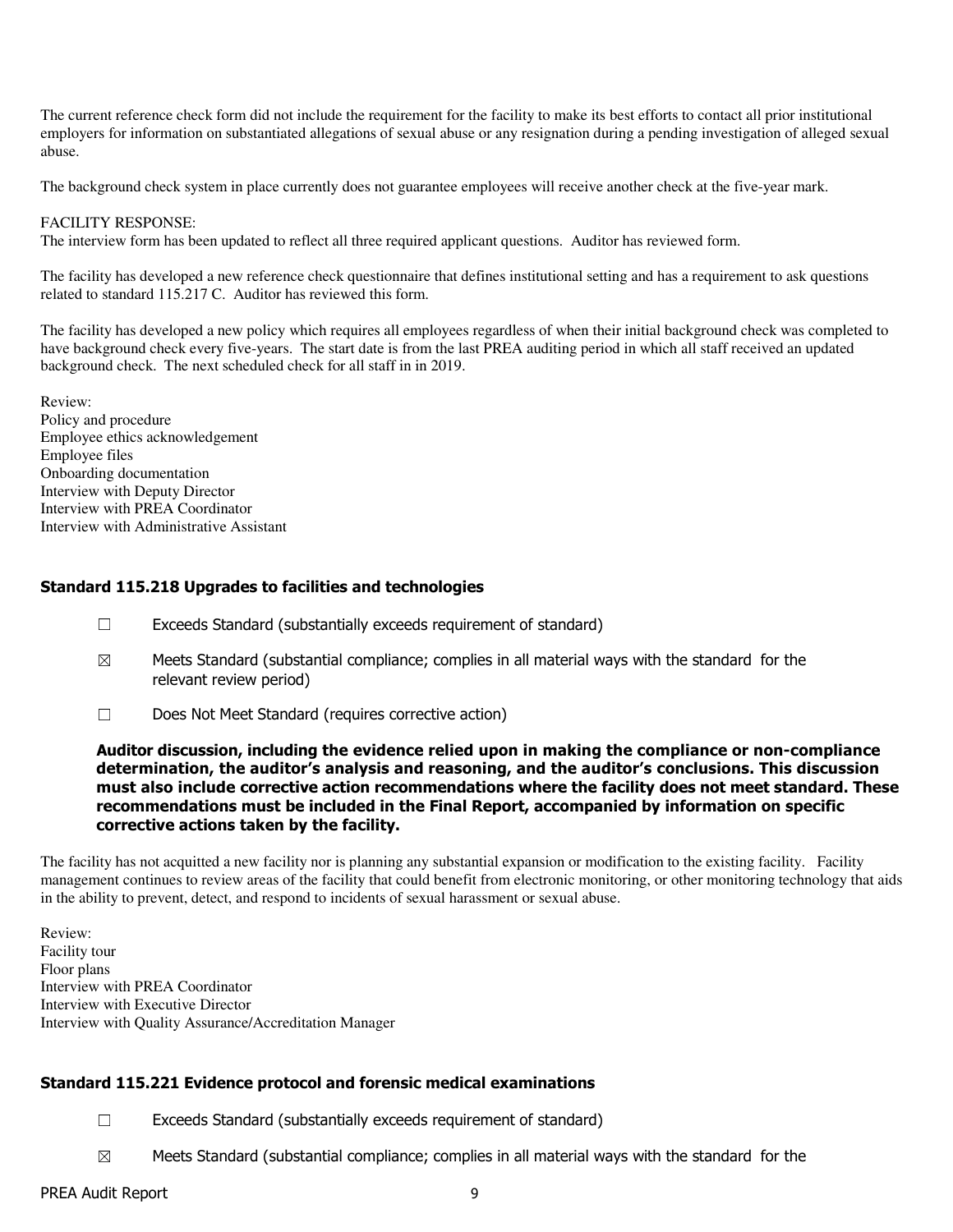relevant review period)

☐ Does Not Meet Standard (requires corrective action)

### Auditor discussion, including the evidence relied upon in making the compliance or non-compliance determination, the auditor's analysis and reasoning, and the auditor's conclusions. This discussion must also include corrective action recommendations where the facility does not meet standard. These recommendations must be included in the Final Report, accompanied by information on specific corrective actions taken by the facility.

The facility conducts administrative investigations into allegations of sexual abuse and sexual harassment. If at any time during the investigation the incident appears to be criminal in nature, the PREA investigator will refer the case to the legal authority for a criminal investigation. The Allen County Sheriff's Department has the legal authority to investigate criminal conduct at the facility. The facility and the sheriff's department have entered into a Memorandum of Understanding concerning the responsibilities of each party. The department will use "A National Protocol for Sexual Assault Medical Forensic Examinations, Adults/Adolescents" as the uniform evidence protocol in which to investigate any criminal allegations.

The facility will send residents to St. Rita's Medical Center where they perform forensic exams as no cost to the victim. The auditor reviewed St. Rita's website to confirm the services of a SANE practitioner and advocate services that would be provided by partnering agency. WORTH has a MOU with Crime Victim Services- Rape Crisis to provide advocate and emotional supportive services.

St. Rita's has a SANE nurse on staff 24 hours a day 7 days a week. These nurses have been trained in providing compassionate, confidential, and specialized care in forensic nursing and crisis intervention clinical. Crime Victim Services would provide an advocate to offer emotional support, crisis intervention, and follow up services.

The facility has a licensed counselor on staff available to provide any necessary emotional supportive services should they be requested by the resident. The facility's Clinical Services Director has provided emotional supportive assistance to a resident who requested services after an allegation report.

Review: Policy and procedure MOU with Allen County Sheriff's Department MOU with Crime Victim Services- Rape Crisis Review of St. Rita's Medical Center website Interview with PREA Coordinator

### Standard 115.222 Policies to ensure referrals of allegations for investigations

- $\Box$  Exceeds Standard (substantially exceeds requirement of standard)
- $\boxtimes$  Meets Standard (substantial compliance; complies in all material ways with the standard for the relevant review period)
- ☐ Does Not Meet Standard (requires corrective action)

#### Auditor discussion, including the evidence relied upon in making the compliance or non-compliance determination, the auditor's analysis and reasoning, and the auditor's conclusions. This discussion must also include corrective action recommendations where the facility does not meet standard. These recommendations must be included in the Final Report, accompanied by information on specific corrective actions taken by the facility.

The agency has a policy that regulates an administrative investigation of all allegations of sexual abuse and sexual harassment. The policy ensures that any allegation that appears to be criminal in nature is referred to the legal authority in charge of conducting a criminal investigation. The Allen County Sheriff's Department is the agency who has the legal authority to conduct such investigation. The agency has posted its policy concerning conducting an administrative and criminal investigation on its website (https://www.worthcenter.org). During this past year, the facility has conducted five investigations. While no allegations have been referred for criminal investigation, the sheriff's department did pass on an allegation that was reported to them from a resident.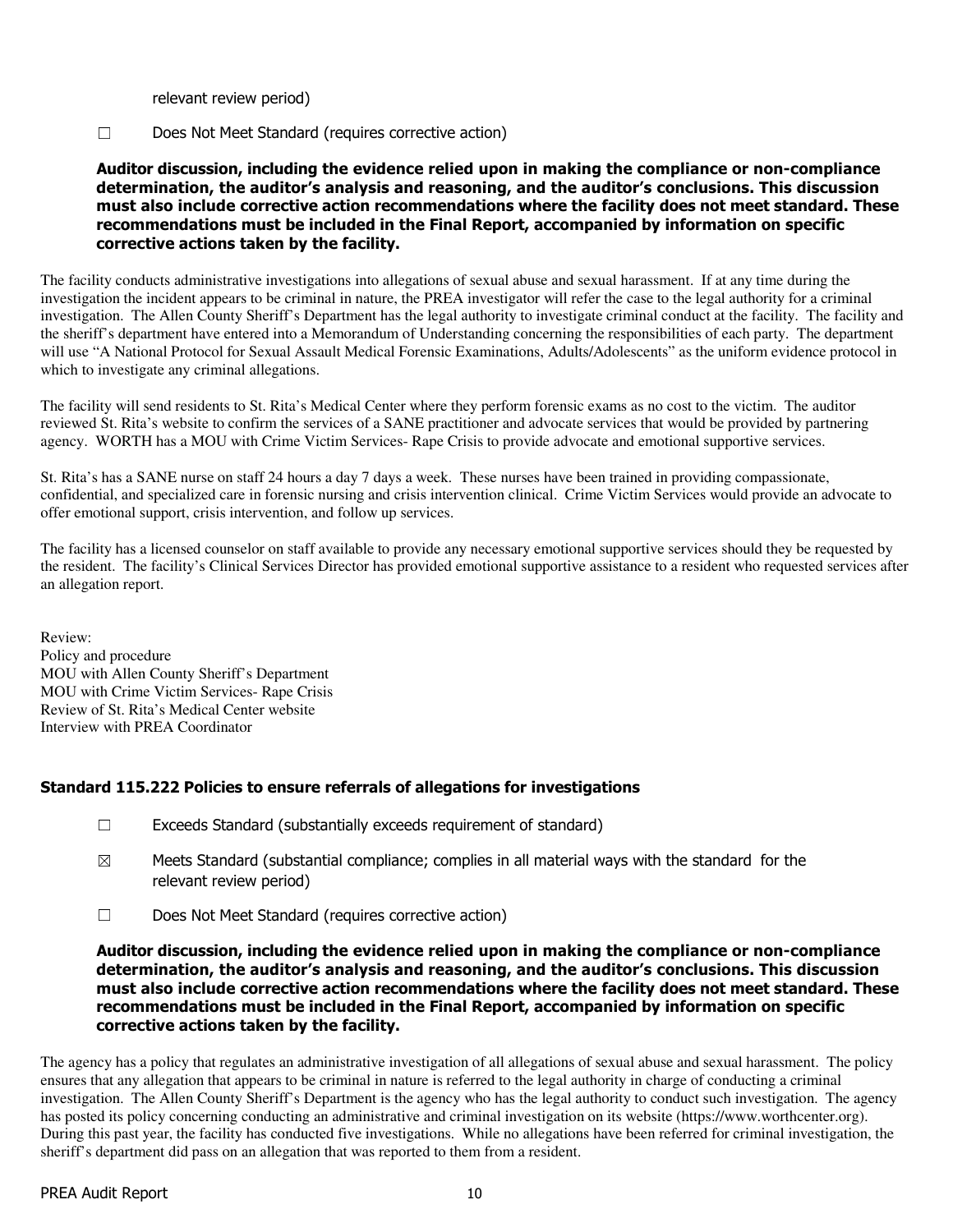Investigation #1: Resident to resident allegation of sexual harassment. The allegation was administratively investigated and determined to be substantiated. There was no criminal activity so there was no need to refer the case for criminal investigation.

Investigation #2: A staff report of witnessing possible resident to resident sexual abuse. The allegation was administratively investigated and determined to be unfounded. There was no criminal activity so there was no need to refer the case for criminal investigation.

Investigation #3: A third party report from another resident alleging resident to resident sexual abuse. The allegation was administratively investigated and determined to be unfounded. There was no criminal activity so there was no need to refer for criminal investigation.

Investigation #4: A resident called the local sheriff's department in order to make a PREA sexual harassment allegation. There was also a third party report of the same allegation made to the facility from an outside party. The allegation was administratively investigated and determined to be unsubstantiated. There was no criminal activity so there was no need to refer the case for criminal investigation.

Investigation #5: Staff to resident allegation of sexual harassment. The allegation was administratively investigated and determined to be unsubstantiated. There was no criminal activity so there was no need to refer the case for criminal investigation.

#### CORRECTIVE ACTION:

The facility has an appropriate policy outlining the responsibilities of the administrative and criminal investigators. The policy however; is not listed on the facility's website.

#### FACILITY RESONSE:

The facility has posted the policy on its website. The auditor has reviewed the website.

Review: Policy and procedure Agency website Interview with PREA Coordinator Interview with Quality Assurance/Accreditation Manager Investigation reports

#### Standard 115.231 Employee training

- $\boxtimes$  Exceeds Standard (substantially exceeds requirement of standard)
- ☐ Meets Standard (substantial compliance; complies in all material ways with the standard for the relevant review period)
- ☐ Does Not Meet Standard (requires corrective action)

#### Auditor discussion, including the evidence relied upon in making the compliance or non-compliance determination, the auditor's analysis and reasoning, and the auditor's conclusions. This discussion must also include corrective action recommendations where the facility does not meet standard. These recommendations must be included in the Final Report, accompanied by information on specific corrective actions taken by the facility.

All employees receive orientation training during their onboarding at WORTH. This training includes PREA related topics. During this training staff are trained in preventing, detecting, and responding to sexual abuse or sexual harassment. The Clinical Services Director conducts a facilitated training on how to communicated professionally and effectively with the LGBTI population. There staff also learn how to detect blind spot areas; and conduct pat downs, strip searches, and transgender/intersex pat downs. The facility uses the Relias online training to cover topics such as

Gender specific training PREA assessment and the use of screening information Boundaries PREA compliance Investigations First responder duties/coordinated response plan Resident rights under the PREA guidelines

#### PREA Audit Report 11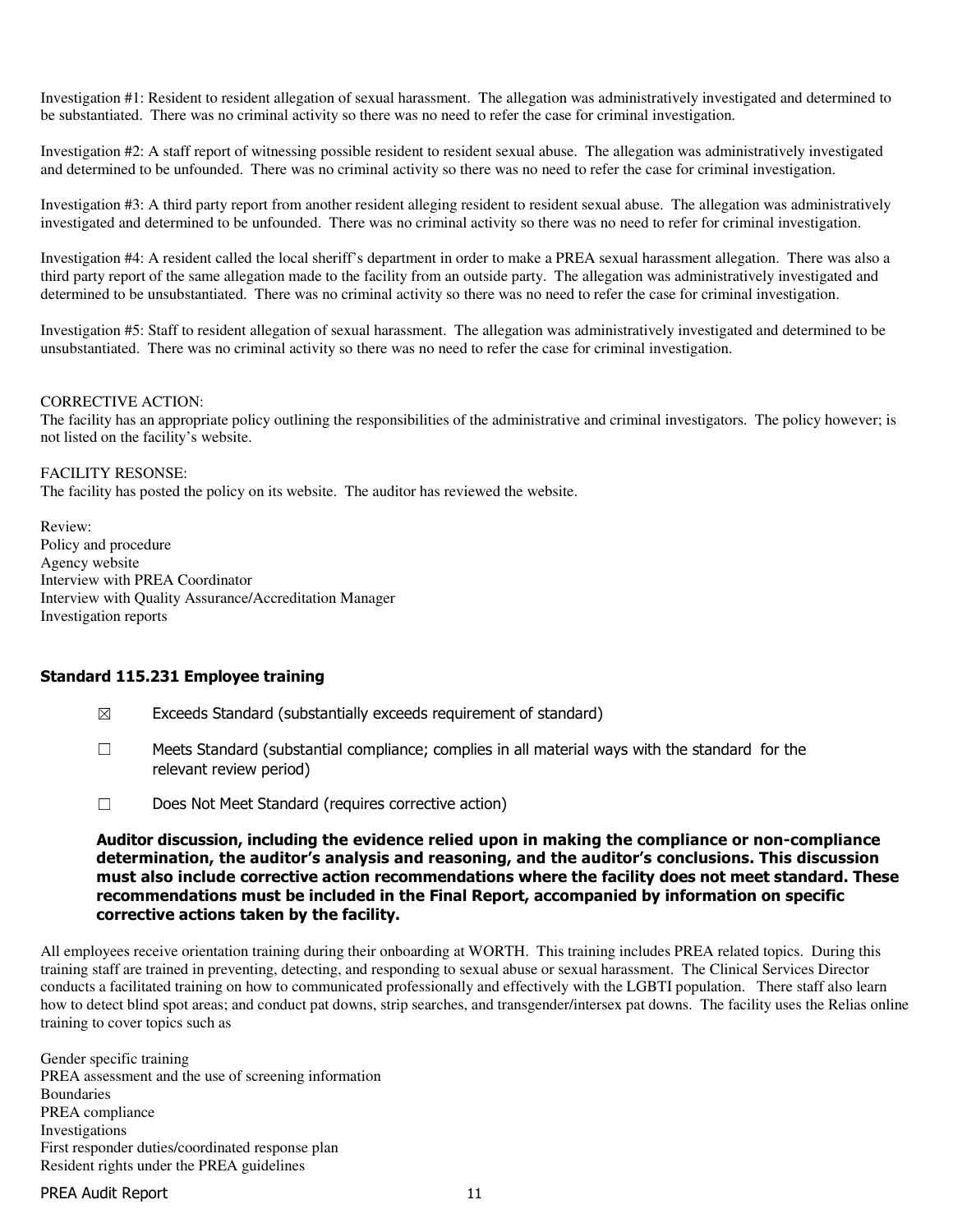PREA policies Rights and responsibilities for incidents of sexual abuse, assault, harassment, and retaliation Symptoms of abuse The facility requires all staff working directly with offenders to have this training biannually and offers a refresher course on the off year.

The facility also with provide training in PREA related topics as need arises. During an investigation, a staff member violated the code of ethics policy and it was decided that all staff would receive additional training on proper pat and strip searches, communication with tact and professionalism, and empathy.

Review: Employee files Training curriculum Staff rosters Interview with Training Coordinator Interview with PREA Coordinator Interview with random staff

## Standard 115.232 Volunteer and contractor training

- ☐ Exceeds Standard (substantially exceeds requirement of standard)
- $\boxtimes$  Meets Standard (substantial compliance; complies in all material ways with the standard for the relevant review period)
- ☐ Does Not Meet Standard (requires corrective action)

Auditor discussion, including the evidence relied upon in making the compliance or non-compliance determination, the auditor's analysis and reasoning, and the auditor's conclusions. This discussion must also include corrective action recommendations where the facility does not meet standard. These recommendations must be included in the Final Report, accompanied by information on specific corrective actions taken by the facility.

The agency requires all contractors and volunteers to participate in training before having contact with residents. The training includes review of the agency's zero tolerance policy, how to prevent, detect, and respond to allegations of sexual abuse and sexual harassment, documentation of allegations, resident care, code of ethics, and rules of conduct. All contractors and volunteers are required to sign verification of training.

At the time of the audit, there were no contractors or volunteers in the facility.

Review: Policy and procedure Contractor/volunteer sign-in sheet Contractor/volunteer zero tolerance acknowledgement form Training curriculum Interview with PREA Coordinator

### Standard 115.233 Resident education

- $\Box$  Exceeds Standard (substantially exceeds requirement of standard)
- $\boxtimes$  Meets Standard (substantial compliance; complies in all material ways with the standard for the relevant review period)
- ☐ Does Not Meet Standard (requires corrective action)

Auditor discussion, including the evidence relied upon in making the compliance or non-compliance determination, the auditor's analysis and reasoning, and the auditor's conclusions. This discussion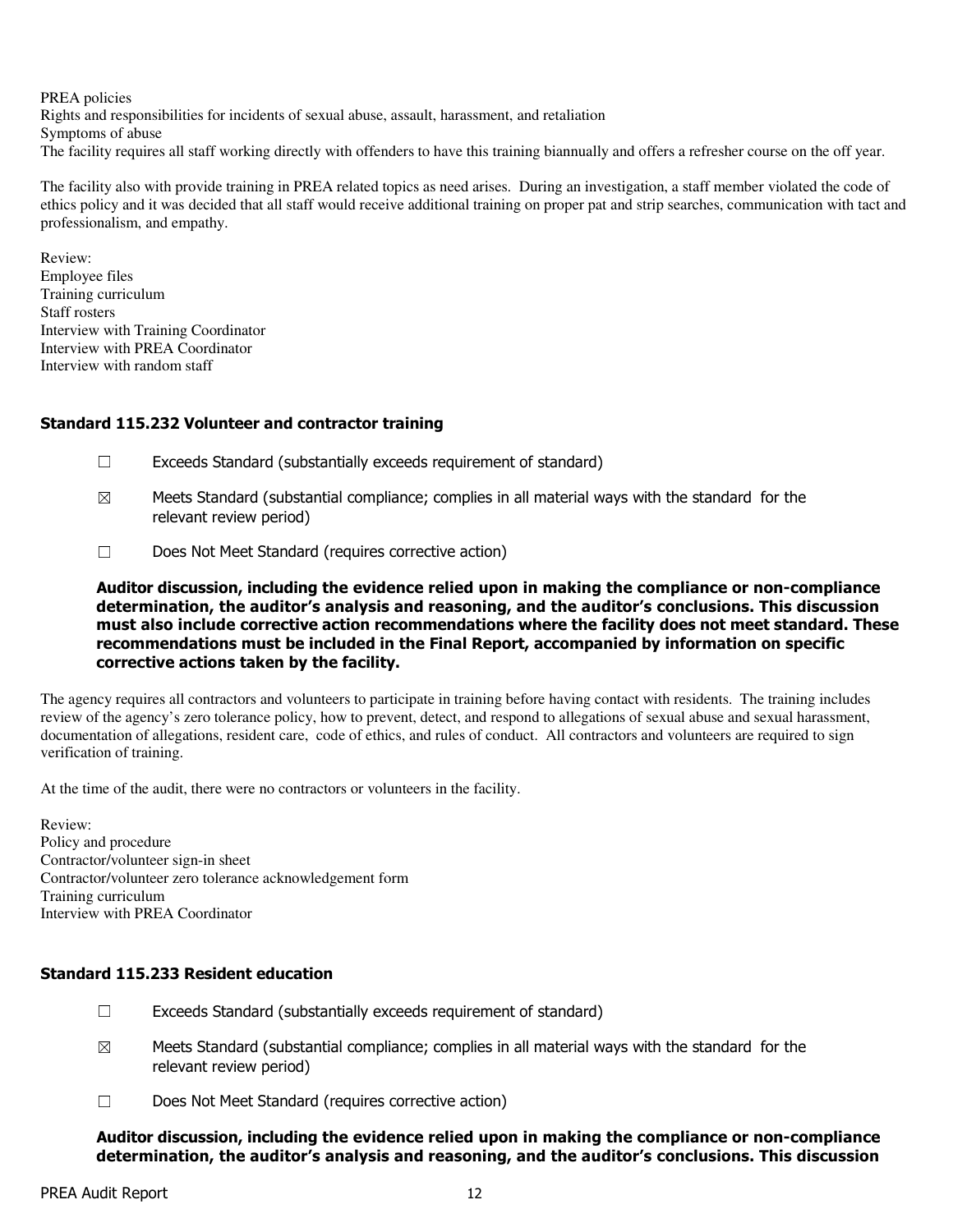#### must also include corrective action recommendations where the facility does not meet standard. These recommendations must be included in the Final Report, accompanied by information on specific corrective actions taken by the facility.

All residents receive information at intake on the facility's zero tolerance policy. This information is reviewed with the resident to ensure that each resident knows how to report incidents or suspicions of sexual abuse or sexual harassment; their right to be free from sexual abuse, sexual harassment, and retaliation; and how to keep themselves safe while in the facility. If a resident is limited in English proficiency or another disability that prevents, normal communication, the facility will work with VOCA-LINK to ensure each resident can benefit from the agency's efforts to prevent, detect, report, and respond to allegations of sexual abuse and sexual harassment.

At intake residents will receive brochures and other documentation that provides phone numbers and addresses to reporting and supportive agencies. This information is also documented throughout the facilities on posters located in conspicuous places. A more formal resident education concerning their rights and responsibilities under the PREA standards is also given.

The facility provided the auditor with the documentation that is given to residents, and noted the posters located throughout the facilities.

In total, 10 residents (7 males and 3 females) were interviewed by the auditor. The residents acknowledged receiving PREA education training and informational brochures from the facility. Residents stated that their case manager also reviewed PREA related information with them. All residents reported feeling safe in the facility and comfortable enough with staff to report an allegation if necessary. Residents were aware of the PREA postings and the free phone available if they needed to contact a hotline or other supportive services.

Review: Policy and procedure Resident education curriculum Resident education roster Resident PREA brochure PREA posters Resident support documentation Facility tour Interview with random residents Interview with PREA Coordinator

### Standard 115.234 Specialized training: Investigations

- $\Box$  Exceeds Standard (substantially exceeds requirement of standard)
- $\boxtimes$  Meets Standard (substantial compliance; complies in all material ways with the standard for the relevant review period)
- ☐ Does Not Meet Standard (requires corrective action)

#### Auditor discussion, including the evidence relied upon in making the compliance or non-compliance determination, the auditor's analysis and reasoning, and the auditor's conclusions. This discussion must also include corrective action recommendations where the facility does not meet standard. These recommendations must be included in the Final Report, accompanied by information on specific corrective actions taken by the facility.

The agency has a policy concerning specialized training for PREA administrative investigators. All criminal investigations are referred to the local legal authority for investigation. Several agency staff as well as the PREA Coordinator have received appropriate training on how to conduct an administrative investigation. The training curriculum was developed by the Moss Group. The training included techniques for interviewing sexual abuse victims, proper use of Miranda and Garity Warnings, evidence collection in a confinement setting, and required evidence to substantiate a case for administrative or criminal investigation referral.

Review: Policy and procedure Administrative investigator training curriculum Administrative investigator training certificate Interview with Quality Assurance/Accreditation Manger

PREA Audit Report 13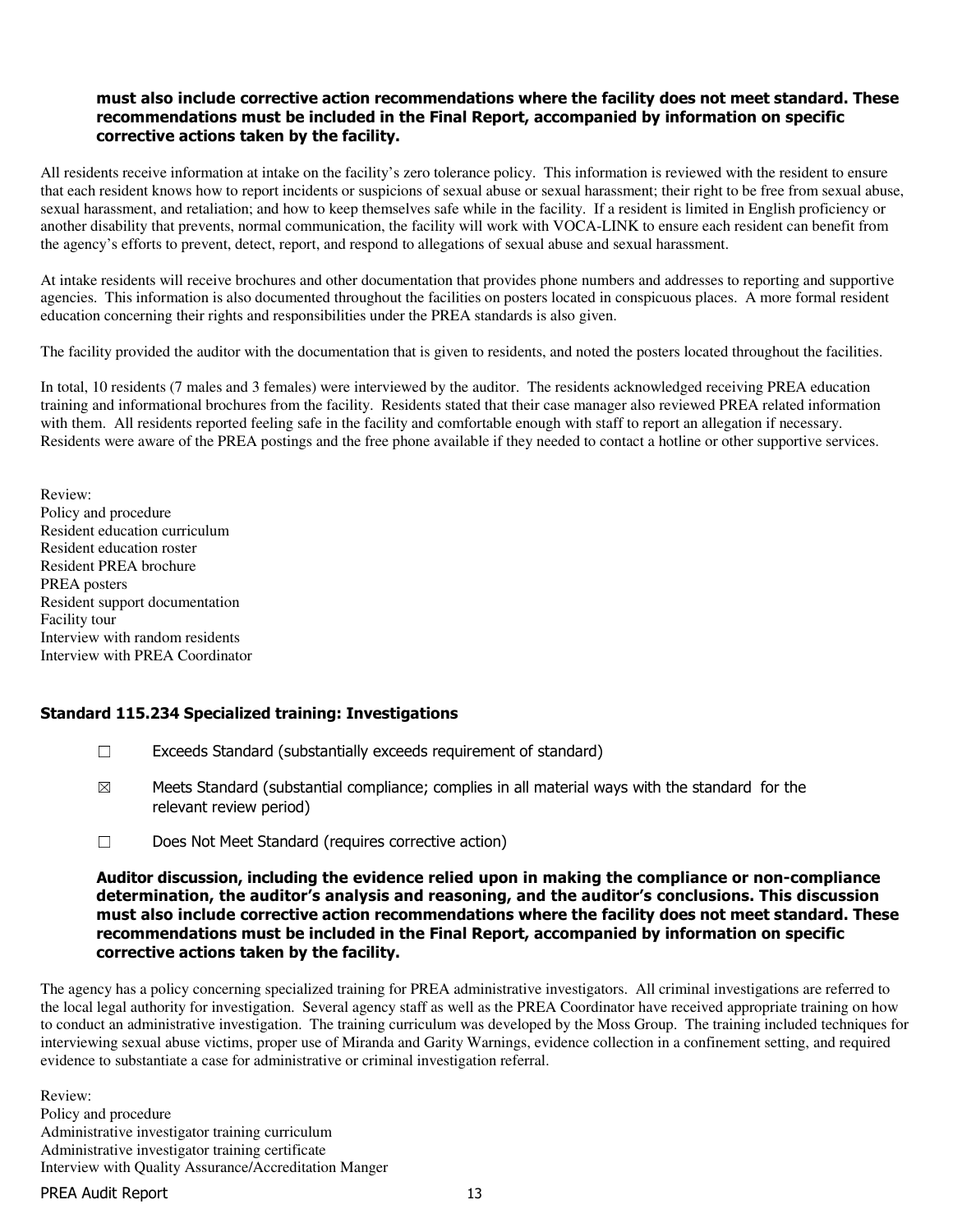#### Standard 115.235 Specialized training: Medical and mental health care

- $\Box$  Exceeds Standard (substantially exceeds requirement of standard)
- $\boxtimes$  Meets Standard (substantial compliance; complies in all material ways with the standard for the relevant review period)
- ☐ Does Not Meet Standard (requires corrective action)

#### Auditor discussion, including the evidence relied upon in making the compliance or non-compliance determination, the auditor's analysis and reasoning, and the auditor's conclusions. This discussion must also include corrective action recommendations where the facility does not meet standard. These recommendations must be included in the Final Report, accompanied by information on specific corrective actions taken by the facility.

The facility has staff for onsite medical or mental health services but does not provide forensic examinations. All residents requiring these services would be referred to community resources. The facility would use St. Rita's Medical Center for SANE practitioners who are available 24 hours a day 7 days a week free of charge. Residents needing mental health services would be first assessed by the facility clinician and provided services. If those services were not appropriate, the resident would then referred out to services in the community.

Advocate services for any resident needing services after a sexual abuse or sexual assault incident would receive services from Crime Victim Services- Rape Crisis. The facility also has several licensed counselors who could provide emotional supportive services.

All medical and mental health staff that work at the facility have received specialized medical/mental health PREA training as well as the employee required training.

Review: Policy and procedure St. Rita's Medical Center website Interview with PREA Coordinator Interview with case manager MOU with Crime Victim Services- Rape Crisis Review of staff training certificates Review of employee files

#### Standard 115.241 Screening for risk of victimization and abusiveness

- ☐ Exceeds Standard (substantially exceeds requirement of standard)
- $\boxtimes$  Meets Standard (substantial compliance; complies in all material ways with the standard for the relevant review period)
- ☐ Does Not Meet Standard (requires corrective action)

Auditor discussion, including the evidence relied upon in making the compliance or non-compliance determination, the auditor's analysis and reasoning, and the auditor's conclusions. This discussion must also include corrective action recommendations where the facility does not meet standard. These recommendations must be included in the Final Report, accompanied by information on specific corrective actions taken by the facility.

All residents are screened within 72 hours from intake to assess their risk of vulnerability or abusiveness. The screening tool used includes all required criteria per the standard to accurately assess the resident's risk. The screening is completed with the resident's case manager and a rescreen is completed before the resident reaches 30 days in the facility. Case managers have been trained on how to complete the assessment appropriately. Resident's assessments are referred to the clinician for further review and/or classification if a resident answers in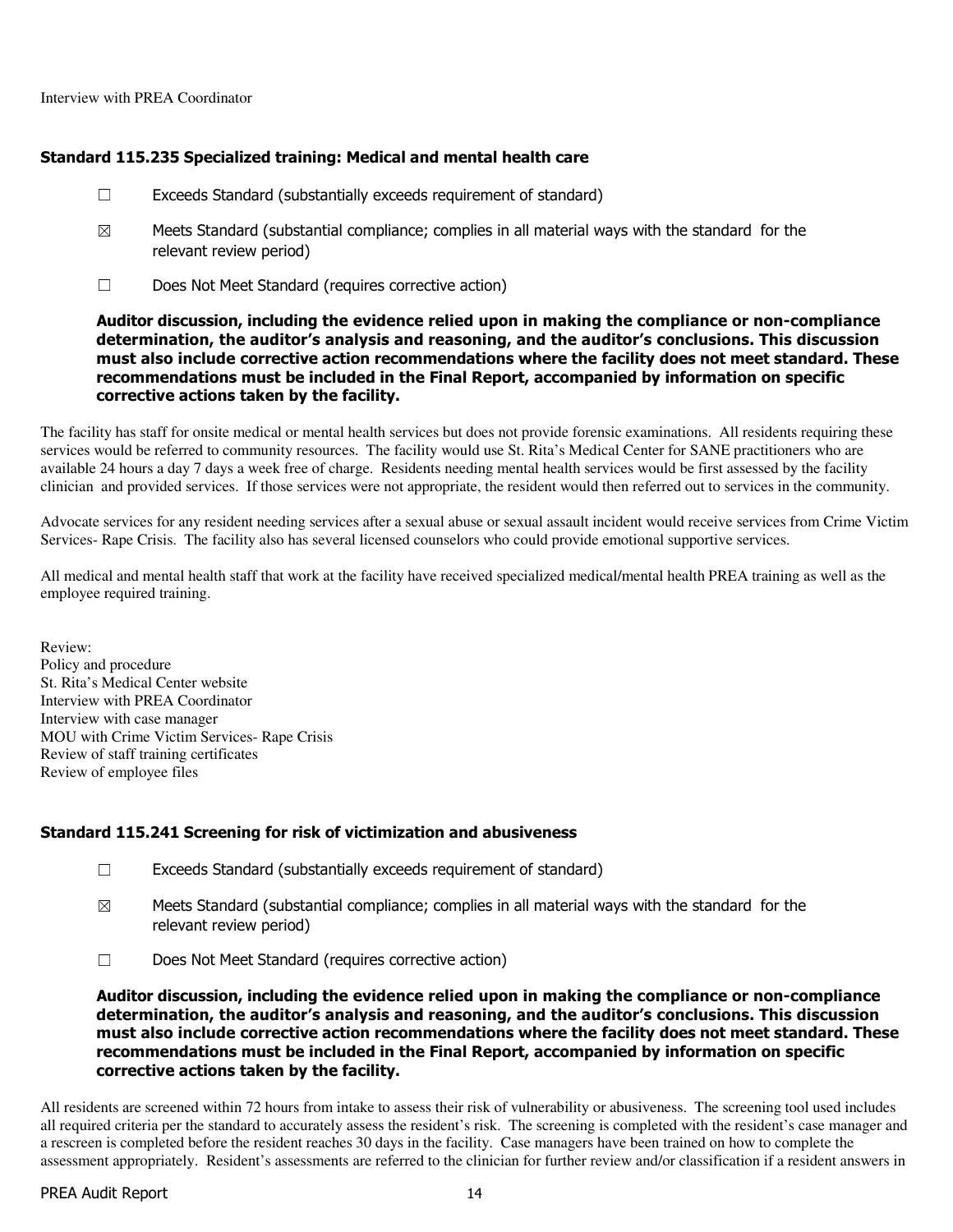the affirmative to any of the questions. The clinician also reviews assessments for accuracy. Per policy, a resident cannot be disciplined for refusing to answers assessment questions.

Interviews with residents confirmed that they received an assessment at intake and a rescreening at a later date.

Interviews with staff confirmed they understood how to use the screening tool and kept all information confidential.

#### CORRECTIVE ACTION:

The facility is currently asking residents if others perceive them as being LGBTI versus the screener giving their perception of the resident as clarified in the FAQ for this standard dated October 21, 2016.

#### FACILITY RESONSE:

The facility uses CorrectTech online data management program to maintain resident files. The database has been updated to require the staff screener give their perception of the resident as it relates to the resident's LGBTI status. The auditor has reviewed the new screening tool.

Review: Policy and procedure PREA initial risk assessment PREA rescreen risk assessment Interview with case manager Interview with random residents

#### Standard 115.242 Use of screening information

- $\Box$  Exceeds Standard (substantially exceeds requirement of standard)
- $\boxtimes$  Meets Standard (substantial compliance; complies in all material ways with the standard for the relevant review period)
- ☐ Does Not Meet Standard (requires corrective action)

#### Auditor discussion, including the evidence relied upon in making the compliance or non-compliance determination, the auditor's analysis and reasoning, and the auditor's conclusions. This discussion must also include corrective action recommendations where the facility does not meet standard. These recommendations must be included in the Final Report, accompanied by information on specific corrective actions taken by the facility.

All residents who receive a classification as vulnerable based on their PREA screening assessment will be housed in a bed/room closest to the staff post. Staff would be aware of their status and ensure the safety and security of the resident without knowing details of the assessment.

Besides housing, the information obtained in the assessment may be included in the resident's individual case plan. The resident and the case manager would create goals to work on while in treatment or the case manager may make community referrals for treatment.

The facility has developed a safety plan that documents any housing, programming, accommodations, and/or mental health referrals a resident may receive based on the screening information or transgender/intersex status. The case manager would discuss with a transgender/intersex resident all available safety options and allow their views of their own safety to aid in determining housing and treatment options. Residents would be able to receive the same treatment benefits while being house in a manner that allows for safe housing, work, and program assignments.

During the interview, the PREA Coordinator who is also the Clinical Services Director was able to clearly discuss the facility's plan to keep potential victims away from potential abusers during work, education, or program assignments. At this time, the facility does not have a resident that has identified as transgender or intersex.

Review: PREA assessment Interview with case manager Interview with PREA Coordinator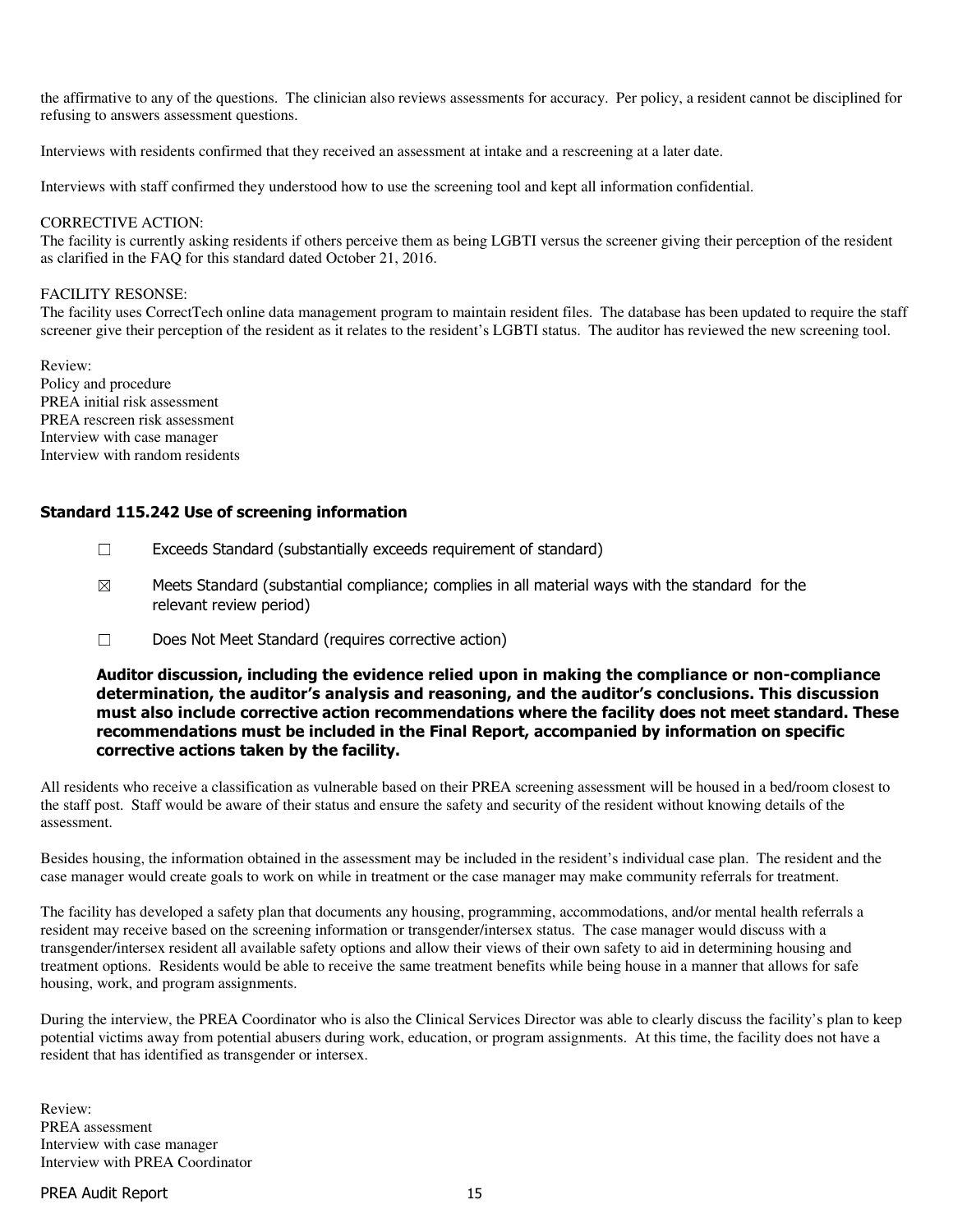Review of safety plan

### Standard 115.251 Resident reporting

- $\Box$  Exceeds Standard (substantially exceeds requirement of standard)
- $\boxtimes$  Meets Standard (substantial compliance; complies in all material ways with the standard for the relevant review period)
- ☐ Does Not Meet Standard (requires corrective action)

#### Auditor discussion, including the evidence relied upon in making the compliance or non-compliance determination, the auditor's analysis and reasoning, and the auditor's conclusions. This discussion must also include corrective action recommendations where the facility does not meet standard. These recommendations must be included in the Final Report, accompanied by information on specific corrective actions taken by the facility.

The residents at WORTH Center have multiple ways of reporting sexual abuse or sexual harassment. Posters throughout the facility indicate how residents can report to staff as well as how to report to an outside agency. Interviews with the residents indicate that they are aware of all means of reporting and that they could report anonymously. They received the information at intake, during orientation training, and in case manager meetings.

The facility allows for free calls to the reporting entities. All residents received information at intake and in their handbooks regarding PREA reporting. Staff received information on how to privately report during staff training.

The facility has received verbal reports from residents concerning allegation of sexual harassment. The facility ensures that all allegations are administratively investigated.

Review: PREA postings PREA brochure Resident PREA education curriculum Facility tour Interview with random residents Interview with random staff Interview with PREA Coordinator

### Standard 115.252 Exhaustion of administrative remedies

- $\Box$  Exceeds Standard (substantially exceeds requirement of standard)
- $\Box$  Meets Standard (substantial compliance; complies in all material ways with the standard for the relevant review period)
- ☐ Does Not Meet Standard (requires corrective action)

Auditor discussion, including the evidence relied upon in making the compliance or non-compliance determination, the auditor's analysis and reasoning, and the auditor's conclusions. This discussion must also include corrective action recommendations where the facility does not meet standard. These recommendations must be included in the Final Report, accompanied by information on specific corrective actions taken by the facility.

N/A: The facility does not use its grievance procedures to process PREA allegations. The PREA Coordinator reports that any allegation that is reported through the grievance system will be removed from that process and investigated appropriately. There is no time limit on when a resident can file an allegation.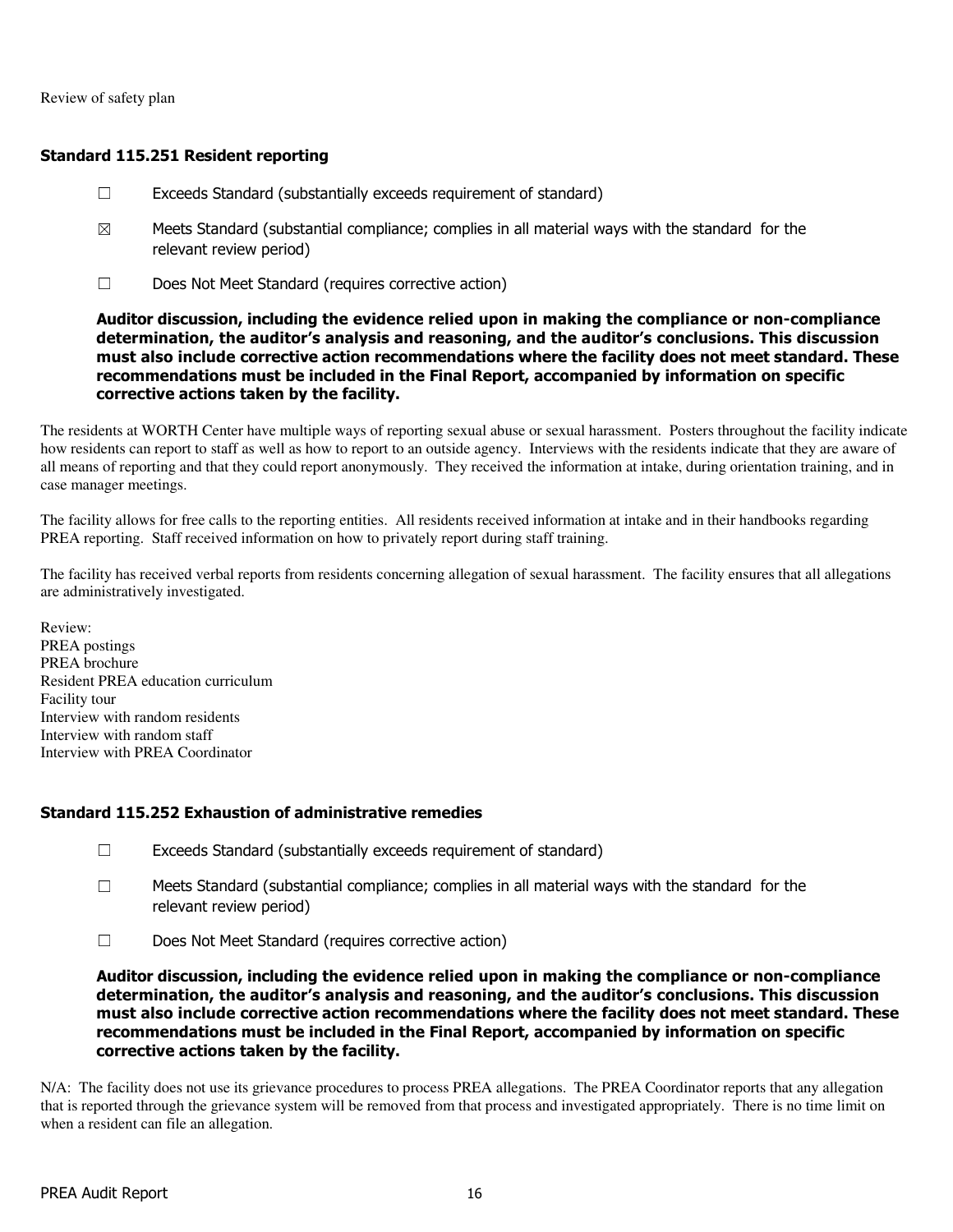### Standard 115.253 Resident access to outside confidential support services

- ☐ Exceeds Standard (substantially exceeds requirement of standard)
- $\boxtimes$  Meets Standard (substantial compliance; complies in all material ways with the standard for the relevant review period)
- ☐ Does Not Meet Standard (requires corrective action)

Auditor discussion, including the evidence relied upon in making the compliance or non-compliance determination, the auditor's analysis and reasoning, and the auditor's conclusions. This discussion must also include corrective action recommendations where the facility does not meet standard. These recommendations must be included in the Final Report, accompanied by information on specific corrective actions taken by the facility.

The facility has a MOU with Crime Victim Services- Rape Crisis to provide victim advocate services or emotional support services related to sexual abuse. Crime Victim Services has provided residents with their address and hotline number in order to obtain these services or make a sexual abuse or sexual harassment report.

The facility informs residents the limits of confidentiality when using these services during orientation group. Staff with licensure also inform residents about the limits of confidentiality when discussing issues with them.

Interviews with residents indicate that they have received the phone number and address of the Crime Victim Services and understand that reporting an allegation to the center could result in a mandatory reporting of the allegation. The address and phone number to Crisis Victim Services is located posters located throughout the facility.

Review: MOU with Crime Victim Services Facility tour Interview with random residents Interview with PREA Coordinator

### Standard 115.254 Third-party reporting

- $\Box$  Exceeds Standard (substantially exceeds requirement of standard)
- $\boxtimes$  Meets Standard (substantial compliance; complies in all material ways with the standard for the relevant review period)
- ☐ Does Not Meet Standard (requires corrective action)

Auditor discussion, including the evidence relied upon in making the compliance or non-compliance determination, the auditor's analysis and reasoning, and the auditor's conclusions. This discussion must also include corrective action recommendations where the facility does not meet standard. These recommendations must be included in the Final Report, accompanied by information on specific corrective actions taken by the facility.

The agency has posted on its website ways that anyone can report sexual abuse or sexual harassment on behalf of a resident. Residents are also educated that they can report to family members who can then make a third party report. This information is also on posters located in the visitation room.

The facility has received two third party reports for the same allegation. The allegation was administratively investigated and determined to be unsubstantiated.

PREA Audit Report 17 Review: Agency website Facility tour Interviews with random residents Investigation report.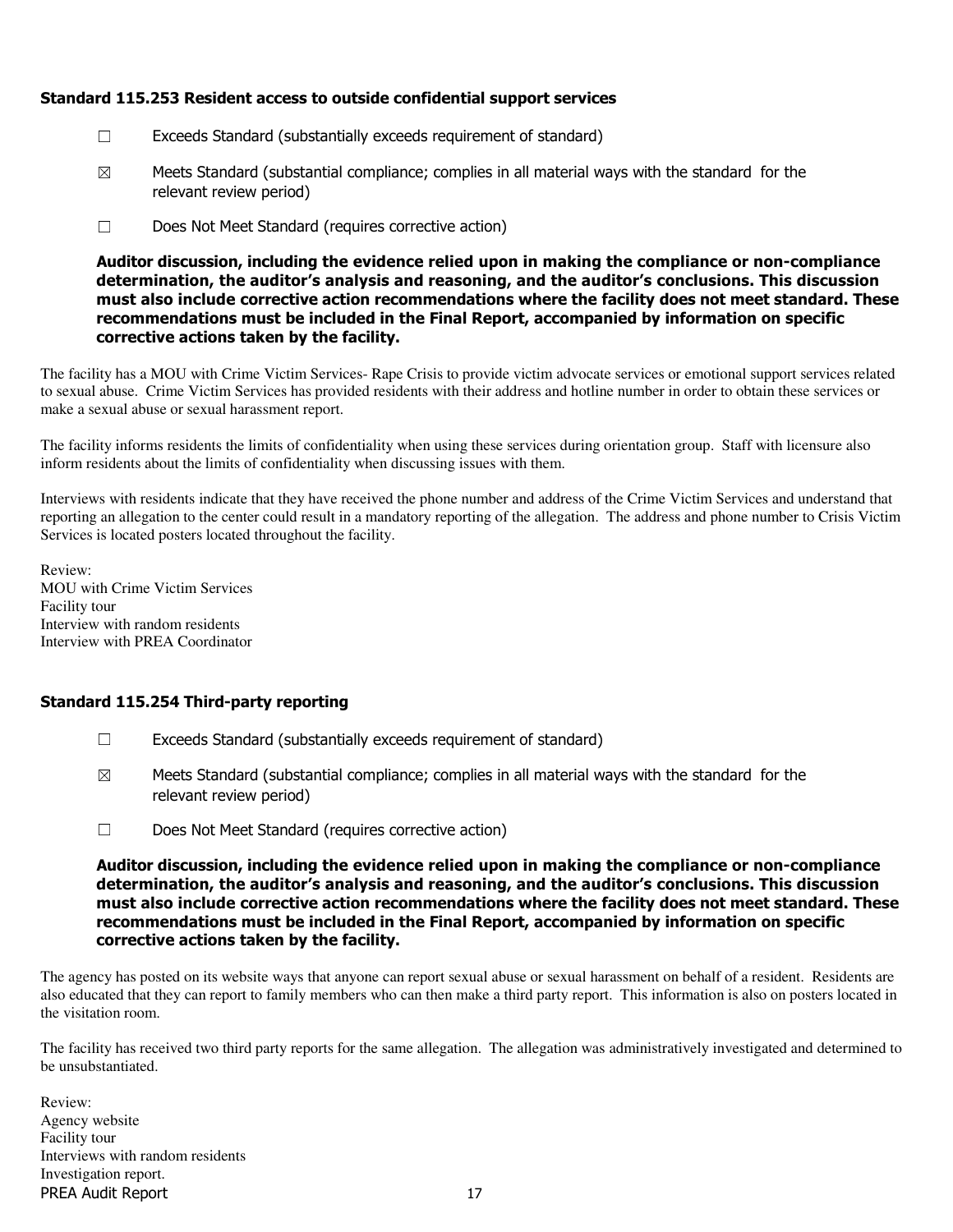### Standard 115.261 Staff and agency reporting duties

- ☐ Exceeds Standard (substantially exceeds requirement of standard)
- $\boxtimes$  Meets Standard (substantial compliance; complies in all material ways with the standard for the relevant review period)
- ☐ Does Not Meet Standard (requires corrective action)

#### Auditor discussion, including the evidence relied upon in making the compliance or non-compliance determination, the auditor's analysis and reasoning, and the auditor's conclusions. This discussion must also include corrective action recommendations where the facility does not meet standard. These recommendations must be included in the Final Report, accompanied by information on specific corrective actions taken by the facility.

The agency has a policy that requires all staff to immediately report any knowledge, suspicion, or information regarding an incident of sexual abuse, sexual harassment, or retaliation, including third party and anonymous reports. The staff have been give instruction on how to document the report which limits access to that information, and to only share that information with staff in order to make treatment, investigation, or other security decisions. All allegations of sexual abuse or harassment are referred to the PREA Coordinator for investigation.

Staff interviewed, including line staff and facility leadership, understood their duty to report and were trained appropriately on the agency's PREA reporting policies. Staff indicated that they would have no trouble reporting any allegation or suspicion of sexual abuse, sexual harassment, or retaliation even if it was against another staff member.

All staff members who have licensure are required to inform residents of their status and the limits of confidentiality. These staff members maintain their duty report any allegation made to them.

The facility does not accept any resident that is under the age of 18 and does not have a duty to report to child protective services. The facility would make a report to adult protective services if the alleged victim was classified as a vulnerable adult.

The facility received an allegation report from a staff member who suspected resident on resident sexual abuse. The allegation was administratively investigated and determined to be unfounded.

Review: Policy and procedure Employee training curriculum Interviews with random staff Interview with Quality Assurance/Accreditation Manager Interview with PREA Coordinator

### Standard 115.262 Agency protection duties

- $\Box$  Exceeds Standard (substantially exceeds requirement of standard)
- $\boxtimes$  Meets Standard (substantial compliance; complies in all material ways with the standard for the relevant review period)
- ☐ Does Not Meet Standard (requires corrective action)

Auditor discussion, including the evidence relied upon in making the compliance or non-compliance determination, the auditor's analysis and reasoning, and the auditor's conclusions. This discussion must also include corrective action recommendations where the facility does not meet standard. These recommendations must be included in the Final Report, accompanied by information on specific corrective actions taken by the facility.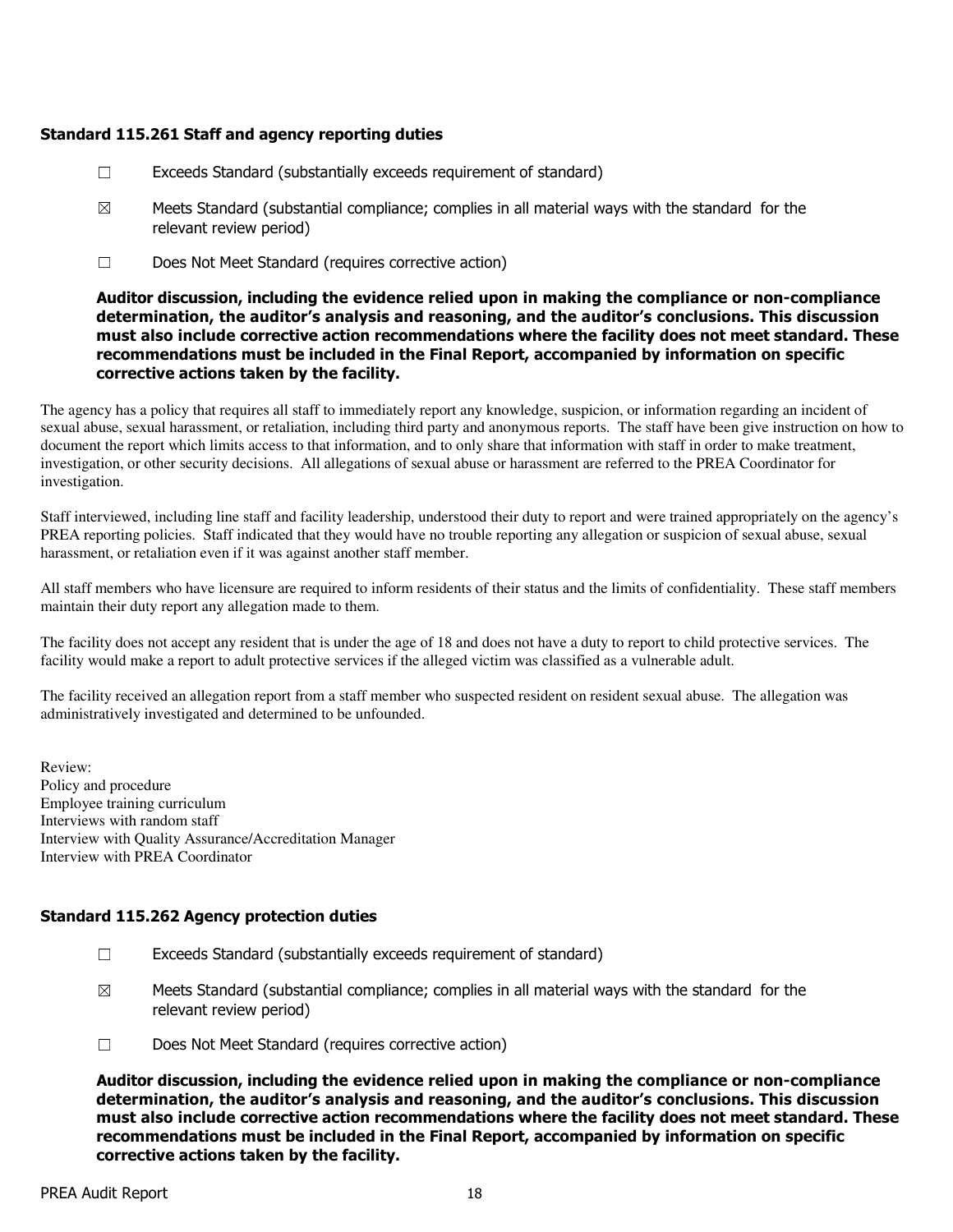The facility has a plan to protect residents from imminent sexual abuse. The facility has several dorm rooms that a resident can be moved to in order to facilitate protection. The agency has a practice of placing a staff member on administrative leave if they are the subject of a sexual abuse of sexual harassment investigation.

An interview with the Executive Director, Deputy Director, PREA Coordinators discussed the process for ensuring resident safety and making a move to protect against sexual abuse if necessary. The facility has made several dorm moves based on allegations in order to separate the alleged abuse and victim. The facility has also placed a staff member on administrative leave while investigating an allegation of sexual harassment.

The auditor was left with the impression from the interviews with residents and staff that resident safety was paramount to the staff and that any necessary changes that would not jeopardize the safety and security of the facility would be made.

Review: Police and procedure Interview with Executive Director Interview with Deputy Director Interview with PREA Coordinator

### Standard 115.263 Reporting to other confinement facilities

- ☐ Exceeds Standard (substantially exceeds requirement of standard)
- $\boxtimes$  Meets Standard (substantial compliance; complies in all material ways with the standard for the relevant review period)
- ☐ Does Not Meet Standard (requires corrective action)

#### Auditor discussion, including the evidence relied upon in making the compliance or non-compliance determination, the auditor's analysis and reasoning, and the auditor's conclusions. This discussion must also include corrective action recommendations where the facility does not meet standard. These recommendations must be included in the Final Report, accompanied by information on specific corrective actions taken by the facility.

The agency has a policy that requires the Executive Director to report to the head of another facility any allegation made against that facility within 72 hours of receiving the allegation. The PREA Coordinator is responsible for documenting the report. Should a report be made to the facility that a resident at another facility is making an allegation toward someone in their agency; the PREA Coordiantor shall ensure that the allegation is fully investigated.

An interview with the PREA Coordinator indicated that the facility has received a report from the Allen County Sheriff's Department concerning a report they received from a current resident. The allegation was administratively investigated and determined to be unsubstantiated. The facility has not received an allegation that the Executive Director had to relay to the head of another facility.

Review: Policy and procedure Interview with PREA Coordinator Interview with Executive Director

### Standard 115.264 Staff first responder duties

- $\Box$  Exceeds Standard (substantially exceeds requirement of standard)
- $\boxtimes$  Meets Standard (substantial compliance; complies in all material ways with the standard for the relevant review period)
- ☐ Does Not Meet Standard (requires corrective action)

PREA Audit Report 19 Auditor discussion, including the evidence relied upon in making the compliance or non-compliance determination, the auditor's analysis and reasoning, and the auditor's conclusions. This discussion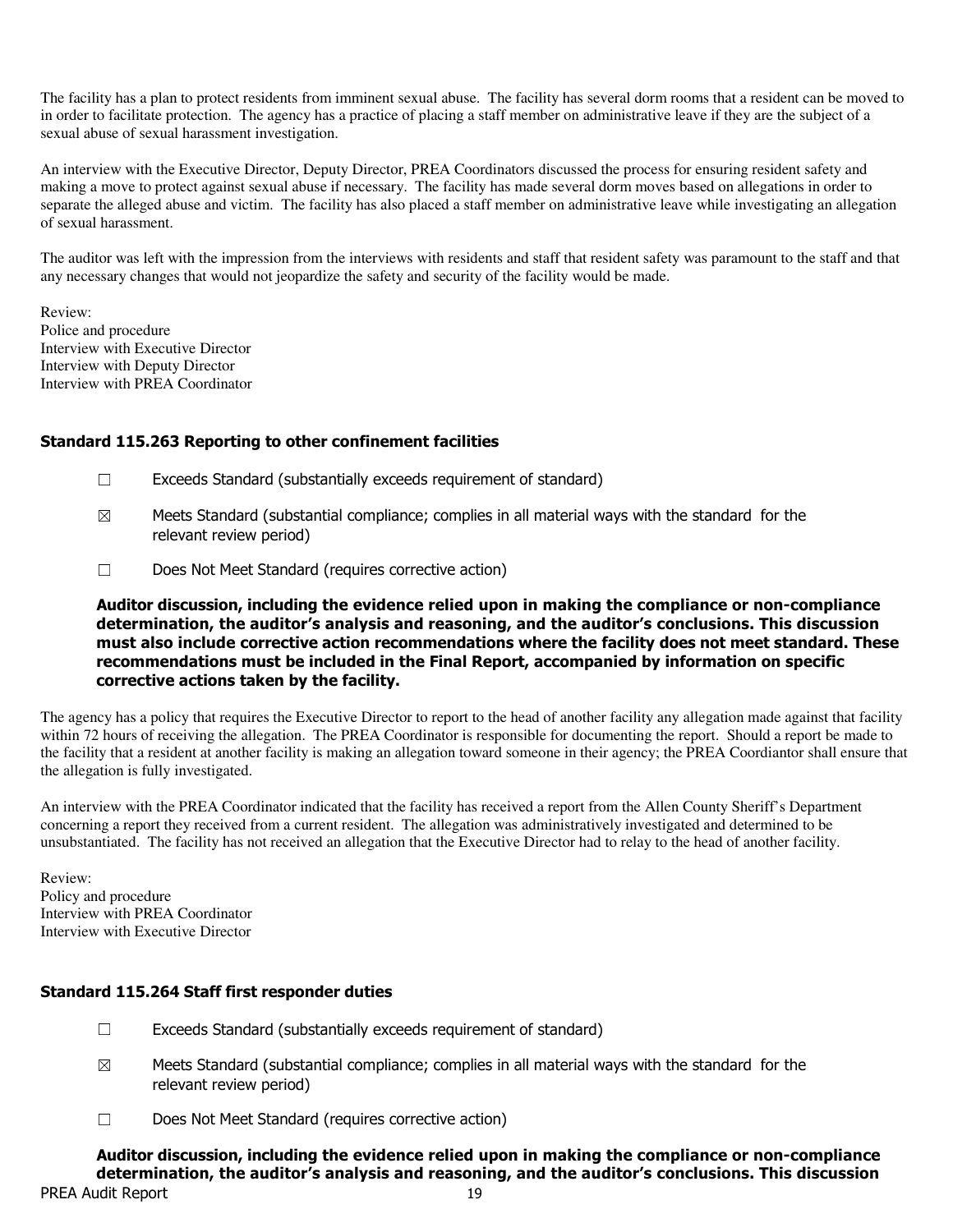#### must also include corrective action recommendations where the facility does not meet standard. These recommendations must be included in the Final Report, accompanied by information on specific corrective actions taken by the facility.

The agency has a policy requiring all staff be trained on first responder duties. The duties vary from non-security staff to security staff. All staff are supplied the required first responder training. The facility has a detailed sexual abuse, assault, harassment response procedure for any incident of sexual abuse. This plan is posted at the staff post. The response procedure includes where to place an alleged abuser when separating from the victim so that the abuse cannot destroy any evidence, preserving evidence until the local legal authority can collect the evidence, requesting that the alleged victim not do anything to destroy evidence including washing, brushing teeth changing clothes, performing bodily functions, smoking, drinking, or eating, reporting allegation to the local authorities and to the PREA Coordinator.

Non-security staff are required per policy to contact a security staff member and make a request that the alleged victim not take any action that could destroy evidence.

During staff interviews, both security and non-security staff have acknowledged their training of the first responder duties. The staff was able to specifically identify the steps they are to take as a security or non-security staff and knew the location of the sexual abuse, assault harassment response procedure.

#### CORRECTIVE ACTION:

The language on the first responder flow chart states that the responder will advise the abuser not to destroy evidence instead of ensuring that the abuser does not take any actions that could destroy evidence.

#### FACILITY RESPONSE:

The facility created new first responder flow charts with the responsibility for the first responder to ensure that the abuse does not take any action that could destroy evidence. The charts have been redistributed to staff. The auditor has reviewed the new chart.

Review: Policy and procedure Facility tour First Responder Flow Chart posting Interview with random staff Interview with PREA Coordinator

#### Standard 115.265 Coordinated response

- ☐ Exceeds Standard (substantially exceeds requirement of standard)
- $\boxtimes$  Meets Standard (substantial compliance; complies in all material ways with the standard for the relevant review period)
- ☐ Does Not Meet Standard (requires corrective action)

#### Auditor discussion, including the evidence relied upon in making the compliance or non-compliance determination, the auditor's analysis and reasoning, and the auditor's conclusions. This discussion must also include corrective action recommendations where the facility does not meet standard. These recommendations must be included in the Final Report, accompanied by information on specific corrective actions taken by the facility.

The agency has developed a Sexual Abuse, Assault, Harassment Response Procedure for any incident of sexual abuse. The plan list the required steps in a flow chart and is posted at the security posts. The steps listed are specific and detailed enough for staff to follow in the event of a sexual abuse/sexual assault incident. The list starts with the first responder duties and refers the staff member to call the local authorities, the Director of Operations and Security, and the PREA Coordinator.

The PREA Coordintor (the administrative investigator) will follow up with the local authorities until completion of the investigation. An administrative investigation will not take place until after the criminal investigation is completed or in conjunction with the local legal authority.

The staff will offer the victim access to a forensic medical exam at St. Rita's Medical Center, victim advocate services from Crime Victim Services, and if the advocate services are not readily available a qualified staff member who has been trained as an emotional support person

#### PREA Audit Report 20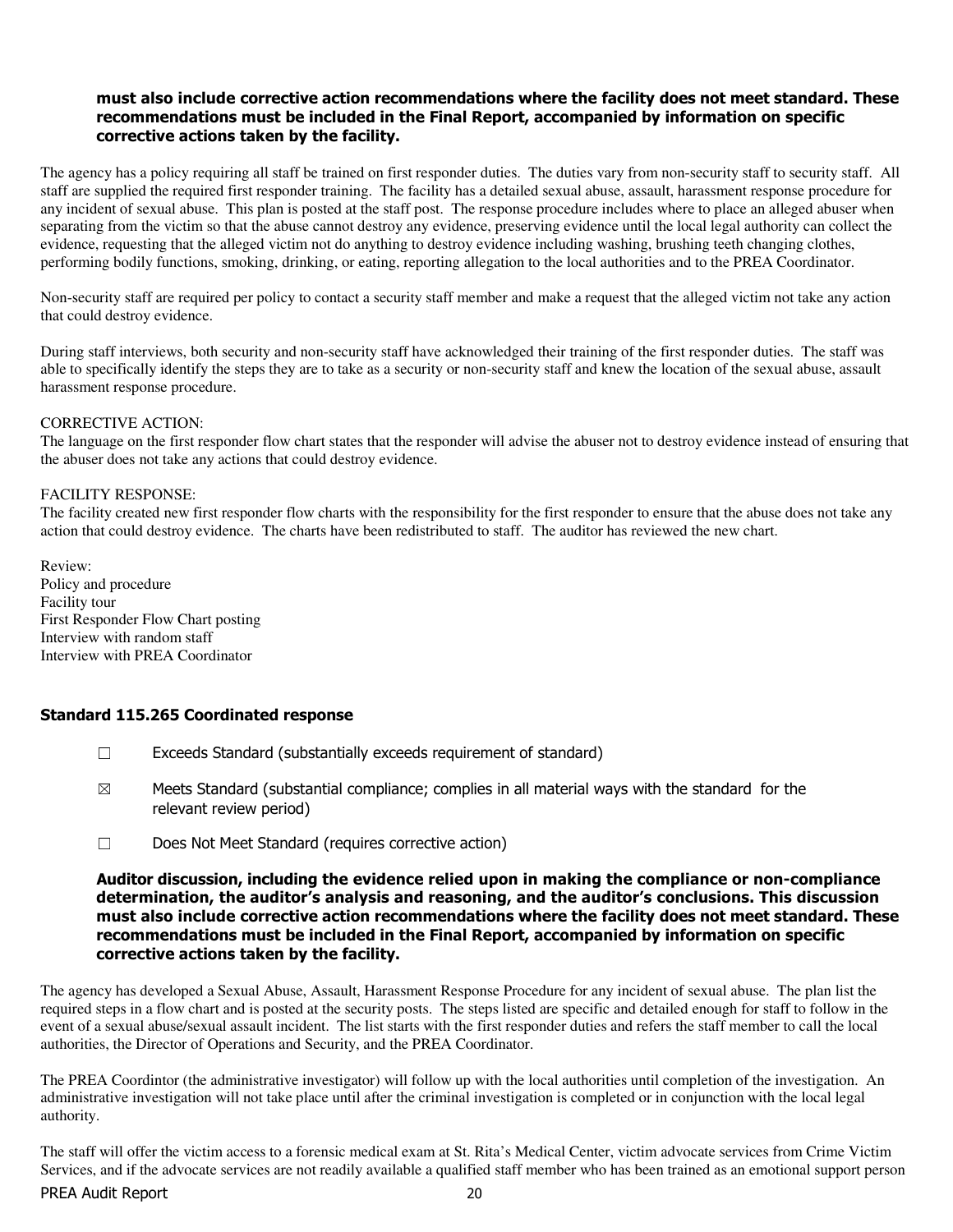will assist. The advocate will accompany the victim to the medical exam and any investigative interviews. In cases of sexual assault or sexual abuse, the victim's mental health will be evaluated by the agency clinician. The clinician will refer out to community resources if necessary.

The PREA Coordinator or counselor responsible for the 90 day retaliation monitoring and status checks.

Review: Policy and procedure First Responder flow chart Interview with PREA Coordinator Interview with Quality Assurance/Accreditation Manger Interview with staff

#### Standard 115.266 Preservation of ability to protect residents from contact with abusers

- ☐ Exceeds Standard (substantially exceeds requirement of standard)
- $\Box$  Meets Standard (substantial compliance; complies in all material ways with the standard for the relevant review period)
- ☐ Does Not Meet Standard (requires corrective action)

Auditor discussion, including the evidence relied upon in making the compliance or non-compliance determination, the auditor's analysis and reasoning, and the auditor's conclusions. This discussion must also include corrective action recommendations where the facility does not meet standard. These recommendations must be included in the Final Report, accompanied by information on specific corrective actions taken by the facility.

N/A: The PREA Coordinator reports that the facility does not have a union nor does it enter into any contracts with employees.

#### Standard 115.267 Agency protection against retaliation

- $\Box$  Exceeds Standard (substantially exceeds requirement of standard)
- $\boxtimes$  Meets Standard (substantial compliance; complies in all material ways with the standard for the relevant review period)
- ☐ Does Not Meet Standard (requires corrective action)

Auditor discussion, including the evidence relied upon in making the compliance or non-compliance determination, the auditor's analysis and reasoning, and the auditor's conclusions. This discussion must also include corrective action recommendations where the facility does not meet standard. These recommendations must be included in the Final Report, accompanied by information on specific corrective actions taken by the facility.

The agency has a policy designed to protect residents and staff who report sexual abuse or sexual harassment or cooperate with an investigation from retaliation from other residents or staff. The protection measures include bed moves, dorm moves, facility moves, and administrative leaves for staff. Should a resident or staff member make a request, an emotional support person will be available for services.

The PREA Coordinator or designee would be responsible for monitoring the conduct, and treatment of residents or staff who report sexual abuse. The monitoring of residents who report abuse would also include periodic status checks and resident disciplinary records, housing, program changes, or negative performance reviews or reassignments of staff. The monitoring would continue past 90 days if need is indicated. Monitoring would cease if the allegation has been determined to be unfounded.

The auditor reviewed retaliation monitoring and status checks from various allegations.

The auditor was able to interview the Executive Director to confirm the retaliation monitoring process and the measures the facility would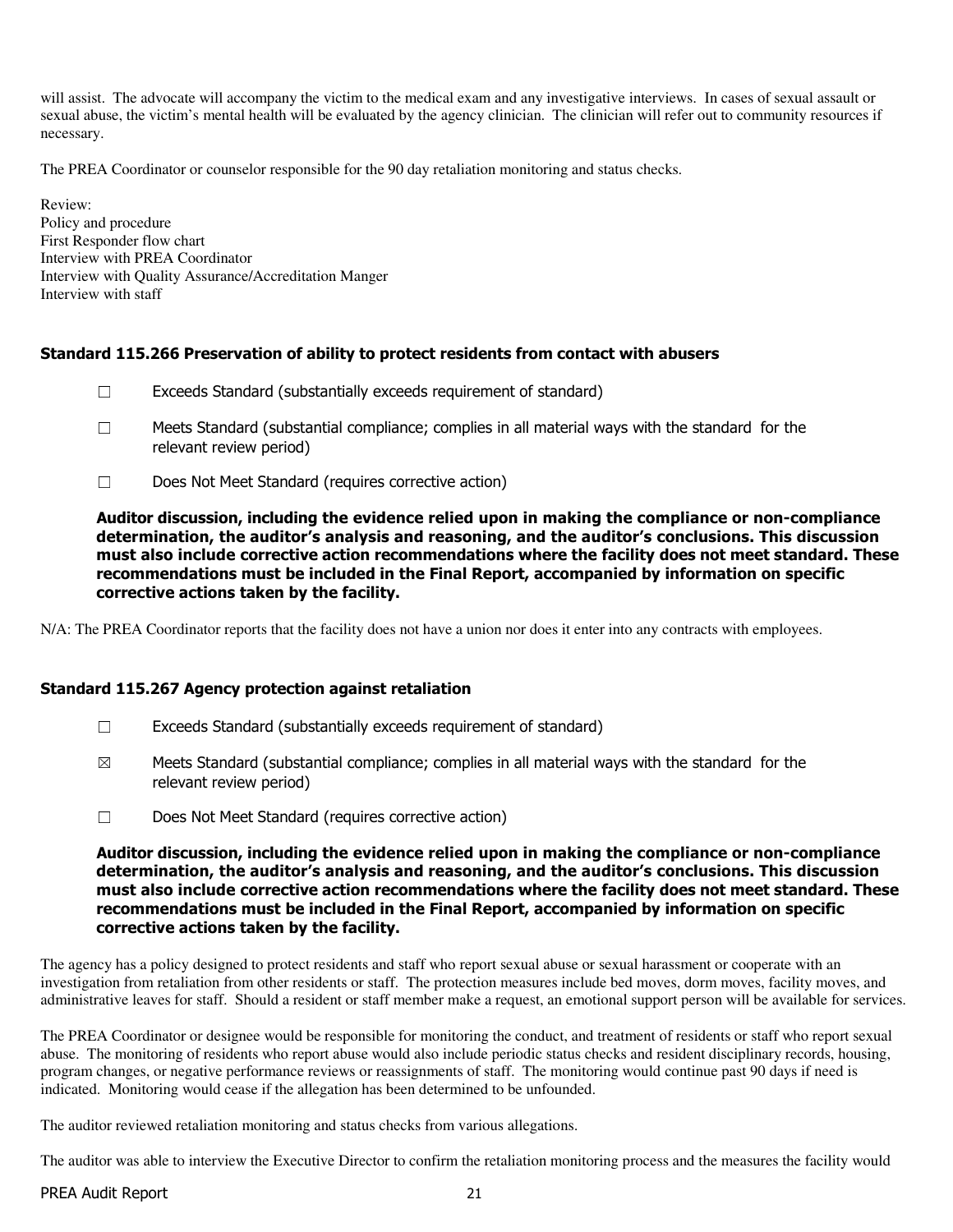employ to ensure that a resident or staff member would be protected from retaliation.

Review: Policy and procedure Retaliation monitoring form Investigation reports Interview with Executive Director Interview with PREA Coordinator

#### Standard 115.271 Criminal and administrative agency investigations

- ☐ Exceeds Standard (substantially exceeds requirement of standard)
- $\boxtimes$  Meets Standard (substantial compliance; complies in all material ways with the standard for the relevant review period)
- ☐ Does Not Meet Standard (requires corrective action)

Auditor discussion, including the evidence relied upon in making the compliance or non-compliance determination, the auditor's analysis and reasoning, and the auditor's conclusions. This discussion must also include corrective action recommendations where the facility does not meet standard. These recommendations must be included in the Final Report, accompanied by information on specific corrective actions taken by the facility.

The facility conducts administrative investigations but does not conduct criminal investigations. Criminal investigations would be completed by Allen County Sheriff's Department.

The facility has a trained administrative investigator and the PREA Coordinator is a trained investigator as well. The facility conducted the following administrative investigations this past audit year:

Investigation #1: Resident to resident allegation of sexual harassment. The allegation was administratively investigated and determined to be substantiated. There was no criminal activity so there was no need to refer the case for criminal investigation.

Investigation #2: A staff report of witnessing possible resident to resident sexual abuse. The allegation was administratively investigated and determined to be unfounded. There was no criminal activity so there was no need to refer the case for criminal investigation.

Investigation #3: A third party report from another resident alleging resident to resident sexual abuse. The allegation was administratively investigated and determined to be unfounded. There was no criminal activity so there was no need to refer for criminal investigation.

Investigation #4: A resident called the local sheriff's department in order to make a PREA sexual harassment allegation. There was also a third party report of the same allegation made to the facility from an outside party. The allegation was administratively investigated and determined to be unsubstantiated. There was no criminal activity so there was no need to refer the case for criminal investigation.

Investigation #5: Staff to resident allegation of sexual harassment. The allegation was administratively investigated and determined to be unsubstantiated. There was no criminal activity so there was no need to refer the case for criminal investigation.

The auditor sat with the PREA Coordinator and the PREA Investigator to review the process for how the investigator completes an investigation. The investigator discussed the review of any camera footage if available, interviewing the alleged victim, witness, and abuser, and review if there has been previous complains made against the suspected abuser. At no time does the investigator use status as a resident or staff member to determine credibility. The facility does not use a polygraph examination as part of an administrative investigation. All allegations will receive an administrative investigation regardless of whether the alleged victim or abuser is no longer employed or in the control of the agency.

All allegations are documented. The report is comprehensive in the information it collects from the beginning to the disposition of the allegation. If a Sexual Abuse Review Team meeting and retaliation monitoring in necessary, the investigator will denote the time of the SART meeting and who is responsible for retaliation monitoring.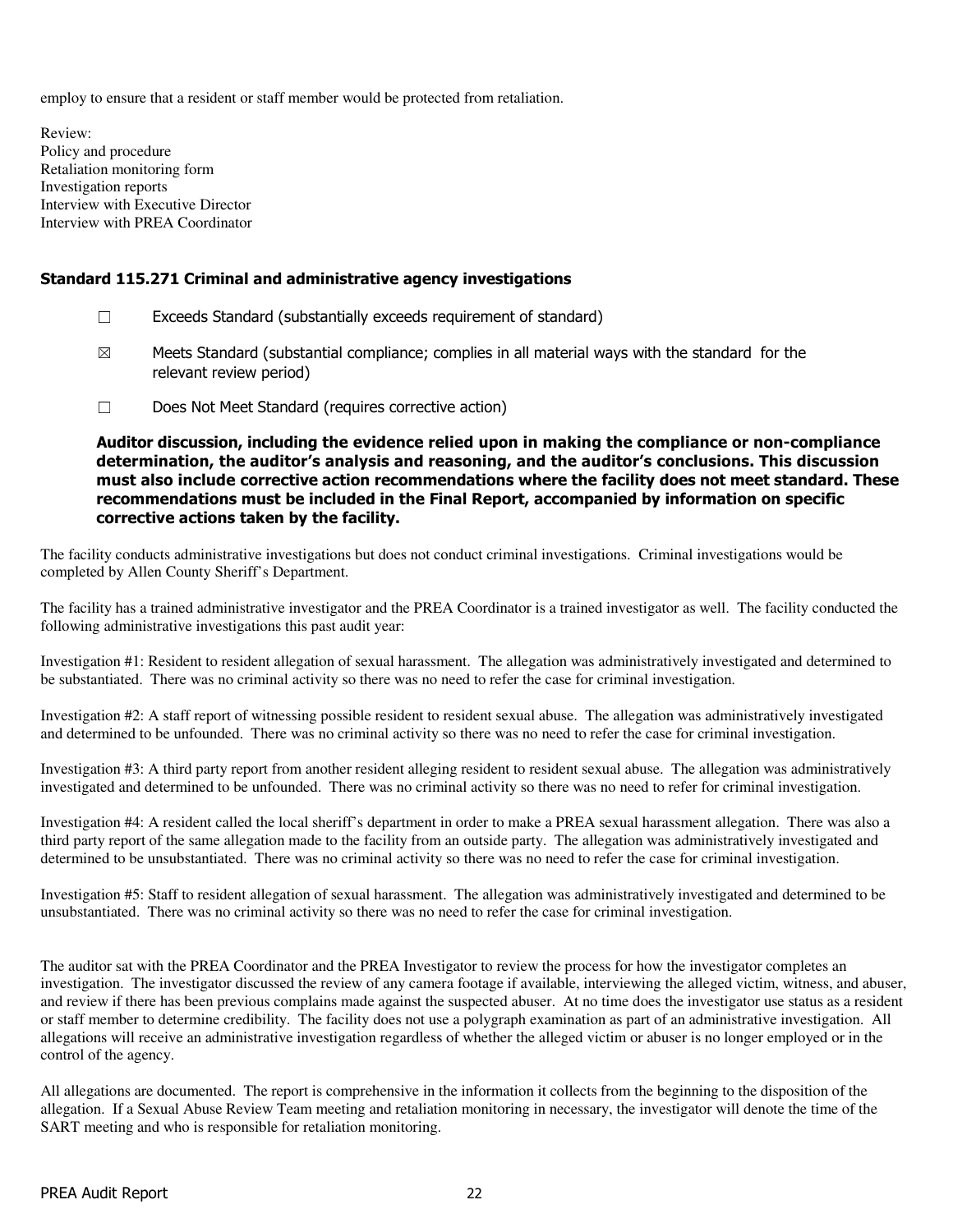The PREA Coordinator confirmed the retention schedule of for as long as the person is incarcerated or employed with the agency plus five years. The Regional Director is responsible for maintaining contact with the legal local authority when the investigation has been referred for criminal investigation.

Review: Policy and procedure Investigation reports Interview with PREA Coordinator Interview with Quality Assurance/Accreditation Manager

## Standard 115.272 Evidentiary standard for administrative investigations

- $\Box$  Exceeds Standard (substantially exceeds requirement of standard)
- $\boxtimes$  Meets Standard (substantial compliance; complies in all material ways with the standard for the relevant review period)
- ☐ Does Not Meet Standard (requires corrective action)

Auditor discussion, including the evidence relied upon in making the compliance or non-compliance determination, the auditor's analysis and reasoning, and the auditor's conclusions. This discussion must also include corrective action recommendations where the facility does not meet standard. These recommendations must be included in the Final Report, accompanied by information on specific corrective actions taken by the facility.

By agency policy and confirmed by the investigator and PREA Coordinator interviews, the agency imposes a standard of preponderance of evidence or 51% to substantiate an allegation of sexual abuse or sexual harassment.

The PREA Coordinator reviews all investigations to ensure that the proper determination was met based on the preponderance of evidence criteria.

Review: Policy and procedure Interview with PREA Coordinator

### Standard 115.273 Reporting to residents

- ☐ Exceeds Standard (substantially exceeds requirement of standard)
- $\boxtimes$  Meets Standard (substantial compliance; complies in all material ways with the standard for the relevant review period)
- ☐ Does Not Meet Standard (requires corrective action)

Auditor discussion, including the evidence relied upon in making the compliance or non-compliance determination, the auditor's analysis and reasoning, and the auditor's conclusions. This discussion must also include corrective action recommendations where the facility does not meet standard. These recommendations must be included in the Final Report, accompanied by information on specific corrective actions taken by the facility.

WORTH policy requires resident notification to any resident that alleges sexual abuse or sexual harassment whether that allegation has been determined to be substantiated, unsubstantiated, or unfounded.

Review: Policy and procedure Investigation report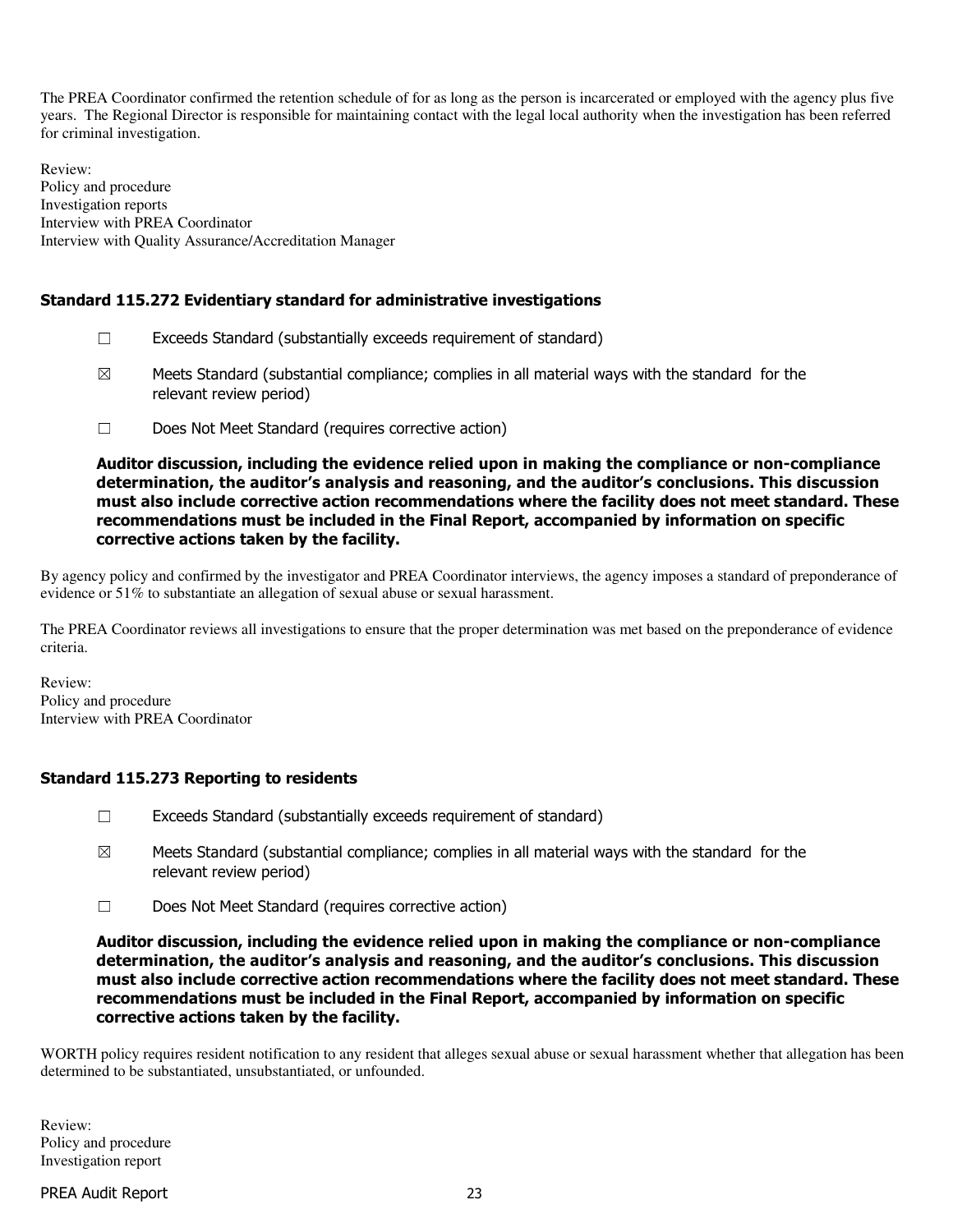Resident notification Interview with PREA Coordinator

#### Standard 115.276 Disciplinary sanctions for staff

- $\Box$  Exceeds Standard (substantially exceeds requirement of standard)
- $\boxtimes$  Meets Standard (substantial compliance; complies in all material ways with the standard for the relevant review period)
- ☐ Does Not Meet Standard (requires corrective action)

Auditor discussion, including the evidence relied upon in making the compliance or non-compliance determination, the auditor's analysis and reasoning, and the auditor's conclusions. This discussion must also include corrective action recommendations where the facility does not meet standard. These recommendations must be included in the Final Report, accompanied by information on specific corrective actions taken by the facility.

WORTH outlines its progressive disciplinary plan in its employee handbook. A review of the handbook states that any staff member found to have engaged in sexual abuse will be terminated. Termination or resignations by staff will not void an investigation and any criminal activity will be reported to the legal authority and to any relevant licensing agency. Policy also indicates that the agency will notify law enforcement or any relevant licensing boards of any terminations or resignations based upon violations of the agency's resident sexual abuse and sexual harassment prevention policy when such behavior is criminal in nature.

All staff interviewed understood that anyone engaging in sexual harassment will be disciplined according to agency policy and that they would be terminated for participating in sexual abuse. Staff indicated that they are required to report any suspicion to their immediate supervisor and that they would not have any issue reporting a coworker for violation of the zero tolerance policy.

The auditor reviewed agency policy, the employee handbook, and interviewed the PREA Coordinator, Executive Director and Deputy Director to confirm the disciplinary process for employees found to have substantially engaged in sexual harassment or sexual abuse against residents. All agency leadership stated that any employee found to have engaged in sexual harassment will be disciplined up to and including termination from the facility and employees found to have engaged in sexual abuse will be immediately terminated and law enforcement would be notified.

Review: Policy and procedure Employee handbook Interview with random staff Interview with PREA Coordinator Interview with Deputy Director Review of employee files

### Standard 115.277 Corrective action for contractors and volunteers

- ☐ Exceeds Standard (substantially exceeds requirement of standard)
- $\boxtimes$  Meets Standard (substantial compliance; complies in all material ways with the standard for the relevant review period)
- ☐ Does Not Meet Standard (requires corrective action)

Auditor discussion, including the evidence relied upon in making the compliance or non-compliance determination, the auditor's analysis and reasoning, and the auditor's conclusions. This discussion must also include corrective action recommendations where the facility does not meet standard. These recommendations must be included in the Final Report, accompanied by information on specific corrective actions taken by the facility.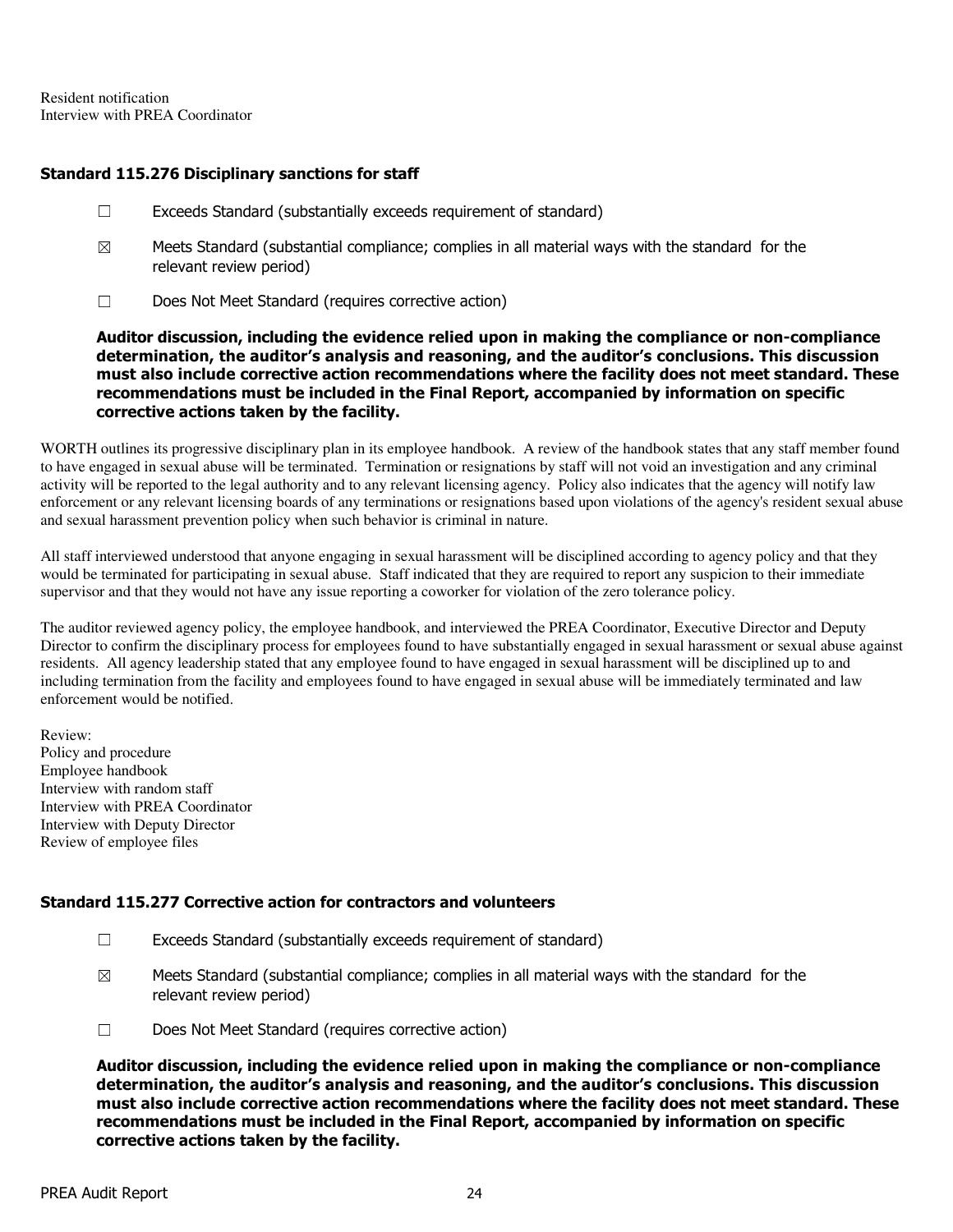All contractors and volunteers are made aware of the agency's zero tolerance policy toward sexual abuse and sexual harassment. Each must participate in PREA training where they will be taught how to prevent, detect, respond, and report sexual harassment and sexual abuse.

The facility has not had an allegation of sexual abuse or sexual harassment against a contractor or volunteer during this audit cycle.

Review: Policy and procedure Contractor training verification Interview with PREA Coordinator

#### Standard 115.278 Disciplinary sanctions for residents

- $\Box$  Exceeds Standard (substantially exceeds requirement of standard)
- $\boxtimes$  Meets Standard (substantial compliance; complies in all material ways with the standard for the relevant review period)
- ☐ Does Not Meet Standard (requires corrective action)

Auditor discussion, including the evidence relied upon in making the compliance or non-compliance determination, the auditor's analysis and reasoning, and the auditor's conclusions. This discussion must also include corrective action recommendations where the facility does not meet standard. These recommendations must be included in the Final Report, accompanied by information on specific corrective actions taken by the facility.

The facility has an appropriate policy that disciplines residents for a substantiated allegation of sexual abuse or sexual harassment or for a criminal finding of guilt for sexual abuse or harassment. The facility has disciplined a residents in accordance with facility rules for a substantiated sexual harassment allegation. The facility has not had a guilty finding in a criminal investigation of resident on resident sexual abuse or sexual harassment during this audit cycle.

The resident handbook clearly defines the agency's rule violations and the possible sanctions. Each resident is given a handbook at intake and staff reviews the handbook, specifically the disciplinary policies, with each resident.

During resident interviews, all residents stated that they received a handbook at intake and that staff reviewed the disciplinary policies with them. Each resident was able to identify the sanctions that accompany a substantiated allegation of sexual abuse or sexual harassment or a criminal finding of guilt.

Review: Policy and procedure Resident handbook Interviews with random residents Interview with PREA Coordinator Investigation reports

#### Standard 115.282 Access to emergency medical and mental health services

- ☐ Exceeds Standard (substantially exceeds requirement of standard)
- $\boxtimes$  Meets Standard (substantial compliance; complies in all material ways with the standard for the relevant review period)
- ☐ Does Not Meet Standard (requires corrective action)

Auditor discussion, including the evidence relied upon in making the compliance or non-compliance determination, the auditor's analysis and reasoning, and the auditor's conclusions. This discussion must also include corrective action recommendations where the facility does not meet standard. These recommendations must be included in the Final Report, accompanied by information on specific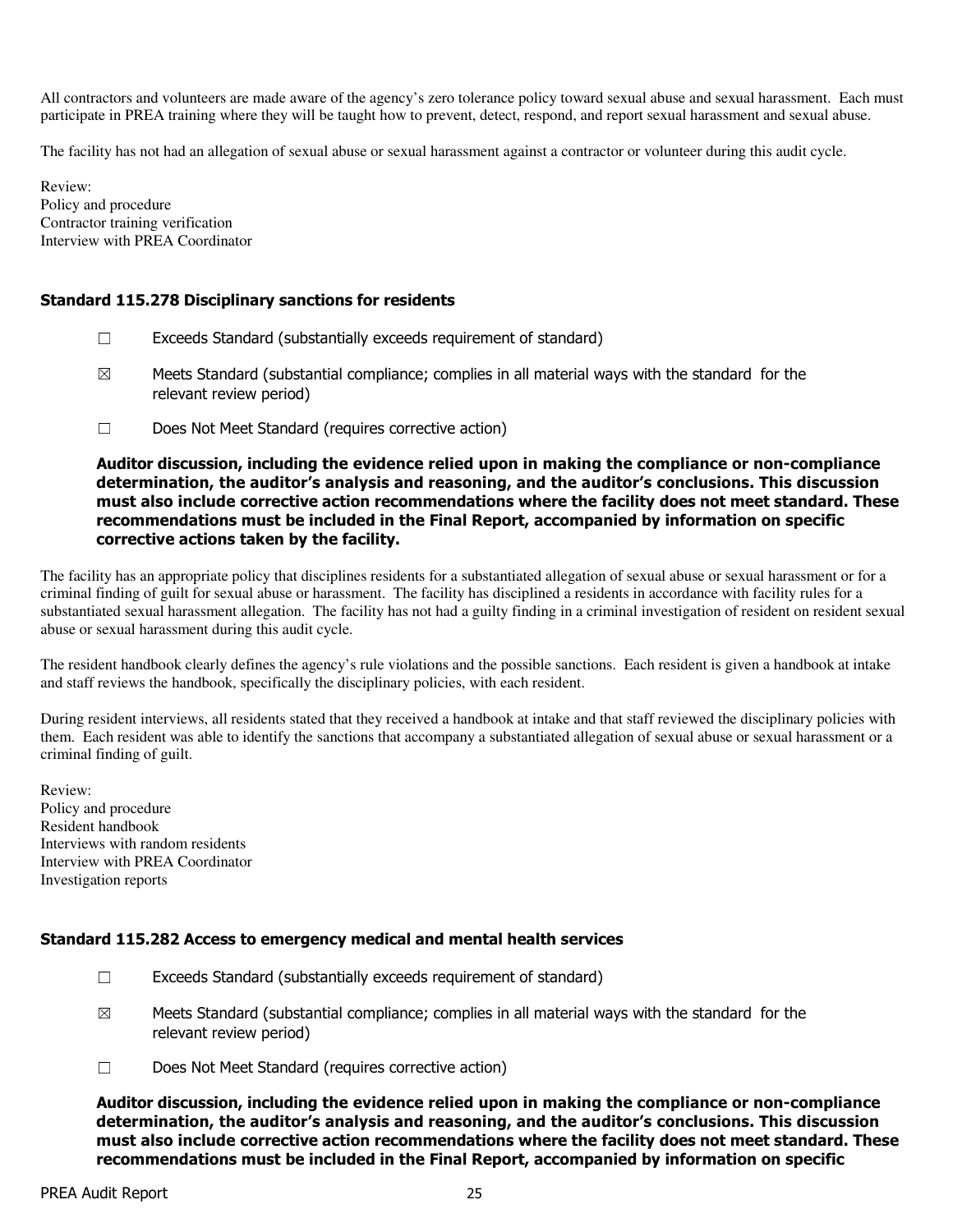#### corrective actions taken by the facility.

After an incident of sexual abuse or sexual assault, victims are offered unimpeded access to emergency medical treatment and crisis intervention services. Qualified practitioners who would determine the appropriate scope of services would provide these services. Medical services would be provided by St. Rita's Medical Center and mental health, crisis intervention, or advocacy services would be provided by Crime Victim Services-Rape Crisis. Residents would be given timely information about and timely access to emergency contraception and sexually transmitted infections prophylaxis. All services are offered free of charge to residents.

The victim's mental health will be evaluated by the agency clinician. The clinician will make appropriate community referrals if necessary.

WORTH staff are trained on the appropriate response to an incident of sexual abuse or sexual assault during training.

A review of allegation investigation forms shows that staff would offer residents the opportunity to receive medical and mental health care if appropriate. The Clinical Services Director has provided emotional support services as requested by an alleged victim of resident on resident sexual harassment.

Review: Policy and procedure First Responder flow chart Training roster Investigation reports Interview with PREA Coordinator Interview with random staff

#### Standard 115.283 Ongoing medical and mental health care for sexual abuse victims and abusers

- ☐ Exceeds Standard (substantially exceeds requirement of standard)
- $\boxtimes$  Meets Standard (substantial compliance; complies in all material ways with the standard for the relevant review period)
- ☐ Does Not Meet Standard (requires corrective action)

#### Auditor discussion, including the evidence relied upon in making the compliance or non-compliance determination, the auditor's analysis and reasoning, and the auditor's conclusions. This discussion must also include corrective action recommendations where the facility does not meet standard. These recommendations must be included in the Final Report, accompanied by information on specific corrective actions taken by the facility.

The facility offers in-house or community counseling services and community medical services for residents who have been sexually abused in a prison, jail, lockup, or juvenile facility. The treatment includes testing for sexually transmitted diseases. Treatment is offered to all known resident to resident abusers within 60 days of learning such history. All treatment is offered free of charge. The facility has not had a report of any known resident to resident abuser.

Staff are trained on the coordinated response plan. This plan outlines how staff is to offer unimpeded access to both emergency and ongoing medical and mental health care. Ongoing medical and mental health care will be at the discretion of the medical provider and is again at no cost to the resident.

The PREA initial screening and rescreening along with other intake documentation are reviewed to determine if a resident has abused others while in a correctional setting. If a resident indicates or has a report that indicates that he has in fact abused another resident while in a correctional setting, the agency's clinician would meet with the resident to determine if additional treatment or a referral for community treatment is necessary.

Review: Policy and procedure First Responder flow chart MOU with Crime Victim Services Training roster Interview with PREA Coordinator

#### PREA Audit Report 26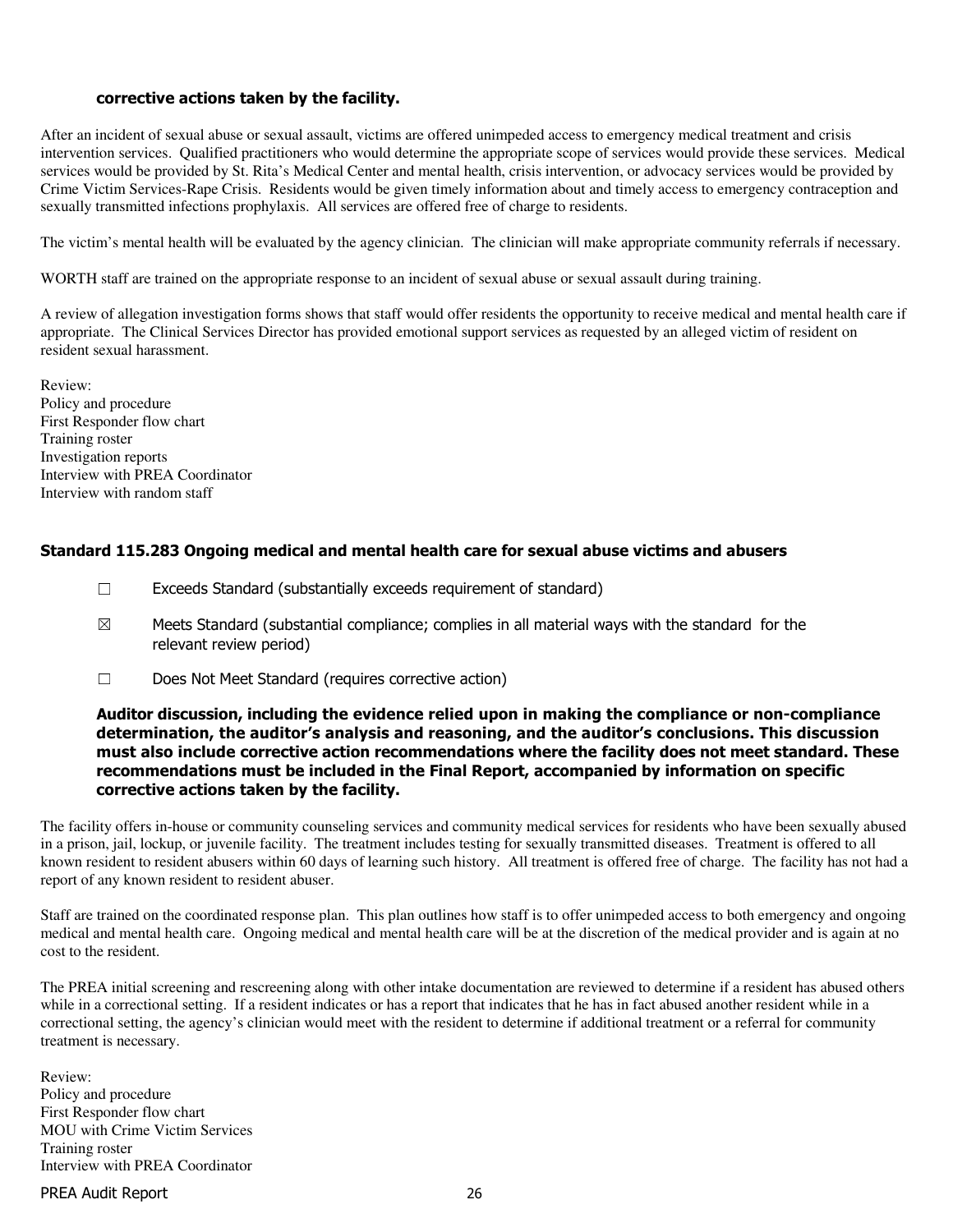#### Standard 115.286 Sexual abuse incident reviews

- $\Box$  Exceeds Standard (substantially exceeds requirement of standard)
- $\boxtimes$  Meets Standard (substantial compliance; complies in all material ways with the standard for the relevant review period)
- ☐ Does Not Meet Standard (requires corrective action)

Auditor discussion, including the evidence relied upon in making the compliance or non-compliance determination, the auditor's analysis and reasoning, and the auditor's conclusions. This discussion must also include corrective action recommendations where the facility does not meet standard. These recommendations must be included in the Final Report, accompanied by information on specific corrective actions taken by the facility.

WORTH has an agency policy on a review of all substantiated or unsubstantiated allegations of sexual abuse within 30 days of the conclusion of the investigation. The review team includes the PREA Coordinator, Executive Director, Deputy Director, Clinical staff, and any other staff member deemed necessary.

The team would review agency policies and practices, training, staffing plan, and physical vulnerabilities. This includes whether a change in policy or practice will better prevent, detect, or respond to sexual abuse; if the incident or allegation was motivated by race, ethnicity, gender identity, gang affiliation, or any other group dynamic; if any physical barriers in the area enabled the abuse; adequacy of staffing levels; and whether monitoring technology should be deployed or augmented to supplement supervision by staff.

The auditor review the paper work and process of a SART review with the Quality Assurance/Accreditation Manger and the PREA Coordinator. The Coordinator would ensure that any recommendations were implemented.

Review: Policy and procedure SART review forms Interview with PREA Coordinator Interview with Executive Director Interview with Quality Assurance/Accreditation Manger

### Standard 115.287 Data collection

- $\Box$  Exceeds Standard (substantially exceeds requirement of standard)
- $\boxtimes$  Meets Standard (substantial compliance; complies in all material ways with the standard for the relevant review period)
- ☐ Does Not Meet Standard (requires corrective action)

Auditor discussion, including the evidence relied upon in making the compliance or non-compliance determination, the auditor's analysis and reasoning, and the auditor's conclusions. This discussion must also include corrective action recommendations where the facility does not meet standard. These recommendations must be included in the Final Report, accompanied by information on specific corrective actions taken by the facility.

The PREA Coordinator is responsible for collecting the data for every allegation of sexual abuse and sexual harassment at the facility for each calendar year. The facility is using the Department of Justice Survey of Sexual Violence IV as the collection instrument. The information from this report is aggregated and listed in the agency's annual PREA report and the report is posted on the facility's website.

The PREA Coordinator reports the records retention schedule for information collected is ten years.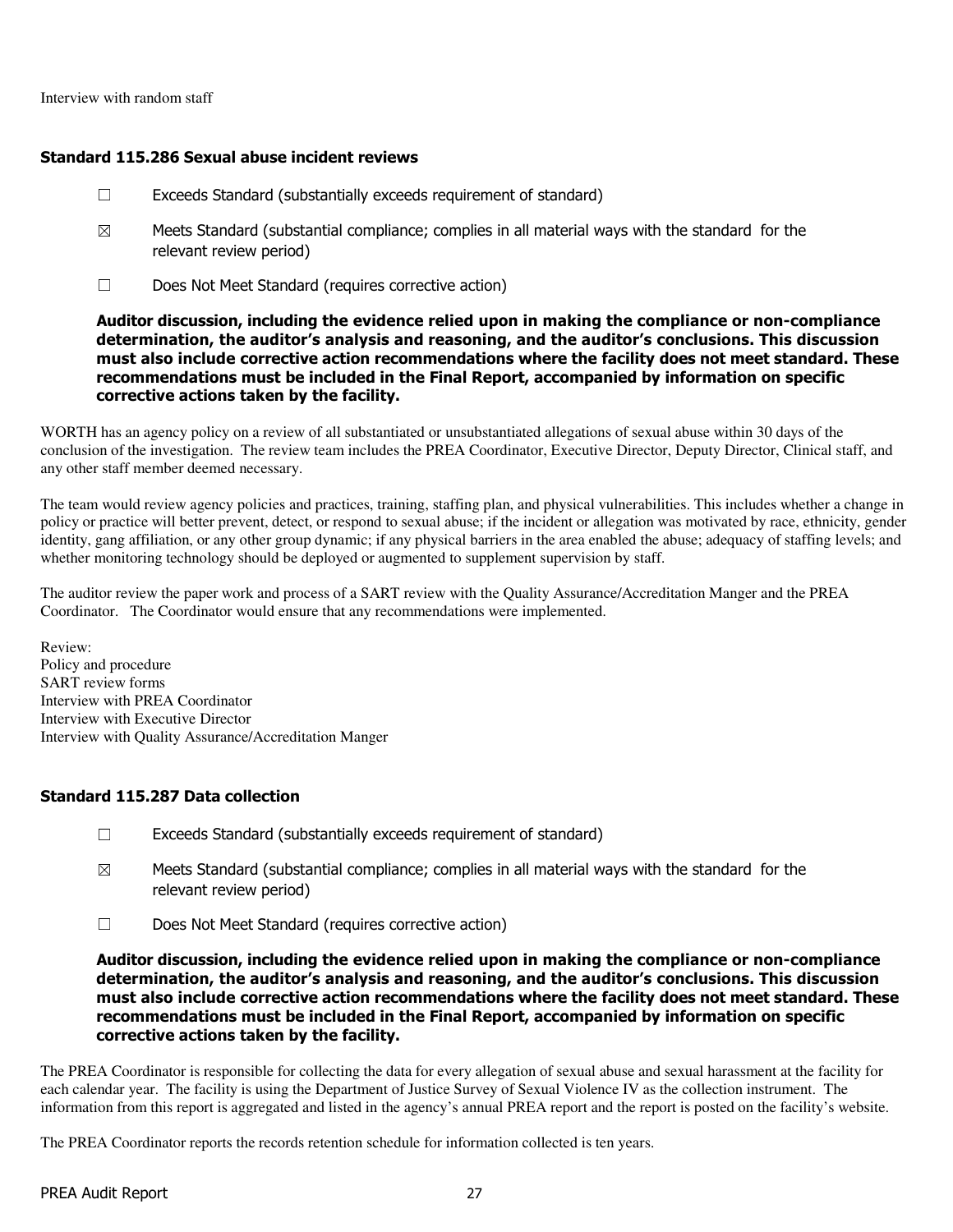The Justice Department has not requested this information from the agency.

Review: Policy and procedure Annual PREA report Agency website (www.worthcenter.org) Survey of Sexual Violence IV report Interview with PREA Coordinator

### Standard 115.288 Data review for corrective action

- ☐ Exceeds Standard (substantially exceeds requirement of standard)
- $\boxtimes$  Meets Standard (substantial compliance; complies in all material ways with the standard for the relevant review period)
- ☐ Does Not Meet Standard (requires corrective action)

Auditor discussion, including the evidence relied upon in making the compliance or non-compliance determination, the auditor's analysis and reasoning, and the auditor's conclusions. This discussion must also include corrective action recommendations where the facility does not meet standard. These recommendations must be included in the Final Report, accompanied by information on specific corrective actions taken by the facility.

The agency has a policy requiring the PREA Coordinator to publish an annual PREA report. The report contains details on how the facility assess and improves the effectiveness of its sexual abuse prevention, detection, and response policies, practices, and training. The report identifies problem areas and corrective action along with the corrections from prior years. The report also includes an assessment of the agency's progress in addressing sexual abuse.

A review of the report shows the facility documented the required information as well as a comparison to last year's allegation demographics and corrective actions. The report list the ways the agency has addressed issues and its overall progress toward addressing sexual abuse.

The report is posted on the agency's website (https://worthcenter.org) and includes reports from previous years. The report does not include any identifying information that could jeopardize the safety and security of the facility.

Review: Policy and procedure Annual PREA report Interview with PREA Coordinator

### Standard 115.289 Data storage, publication, and destruction

- ☐ Exceeds Standard (substantially exceeds requirement of standard)
- $\boxtimes$  Meets Standard (substantial compliance; complies in all material ways with the standard for the relevant review period)
- ☐ Does Not Meet Standard (requires corrective action)

Auditor discussion, including the evidence relied upon in making the compliance or non-compliance determination, the auditor's analysis and reasoning, and the auditor's conclusions. This discussion must also include corrective action recommendations where the facility does not meet standard. These recommendations must be included in the Final Report, accompanied by information on specific corrective actions taken by the facility.

The PREA Coordinator is responsible for the collection and secure retention of all data collected pursuant to standard 115.287. The data